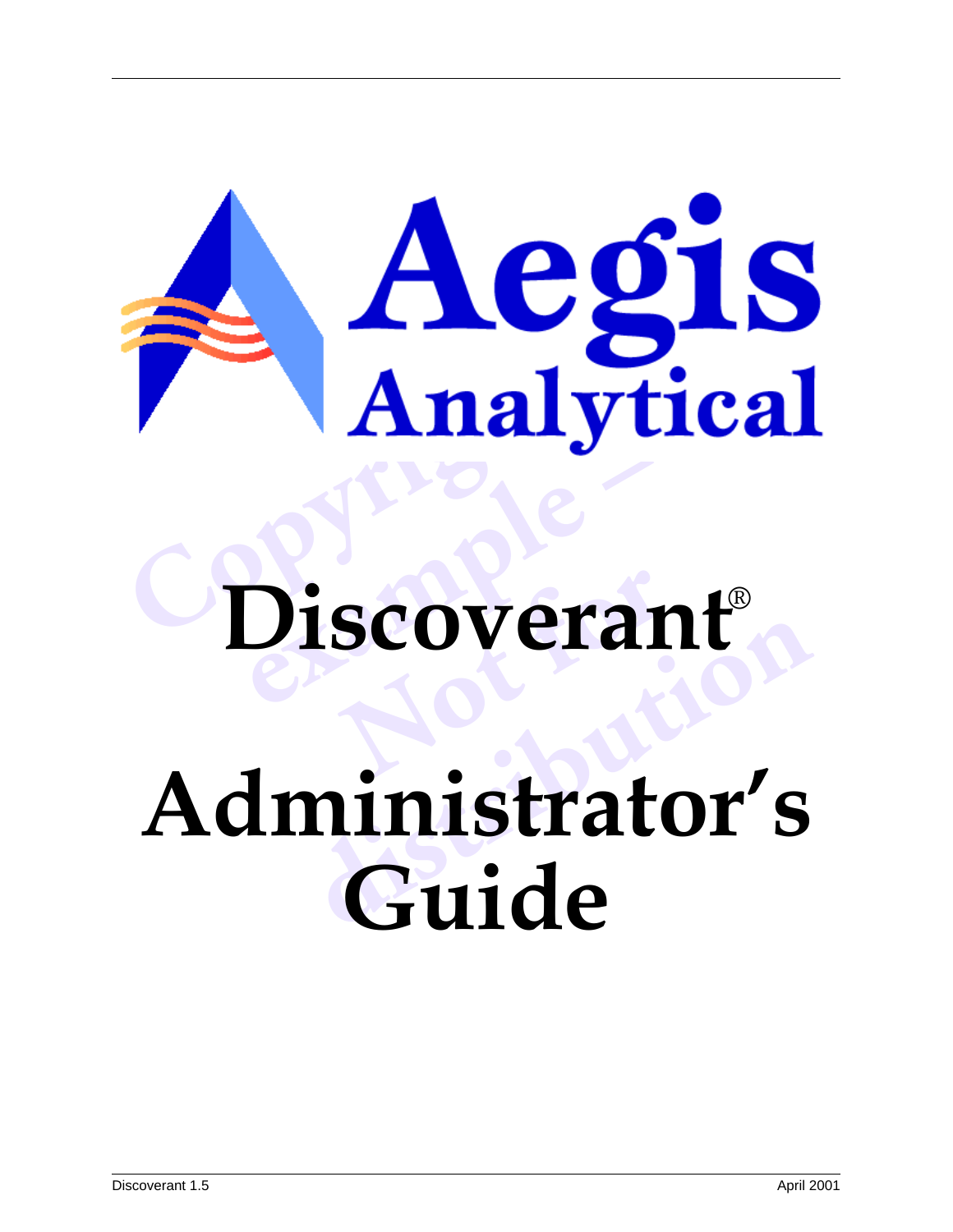© 2001, Aegis Analytical Corporation. All rights reserved.

Discoverant is a registered trademark of Aegis Analytical Corporation.

Microsoft, Windows, and Windows NT are registered trademarks of Microsoft Corporation.

**PianPie** 

**Not for**

**Kar Portion** 

Enterworks Content Integrator is a trademark of Enterworks, Inc.

Oracle databases are products of Oracle Corporation.

Finited in the United States of America. Printed in the United States of America.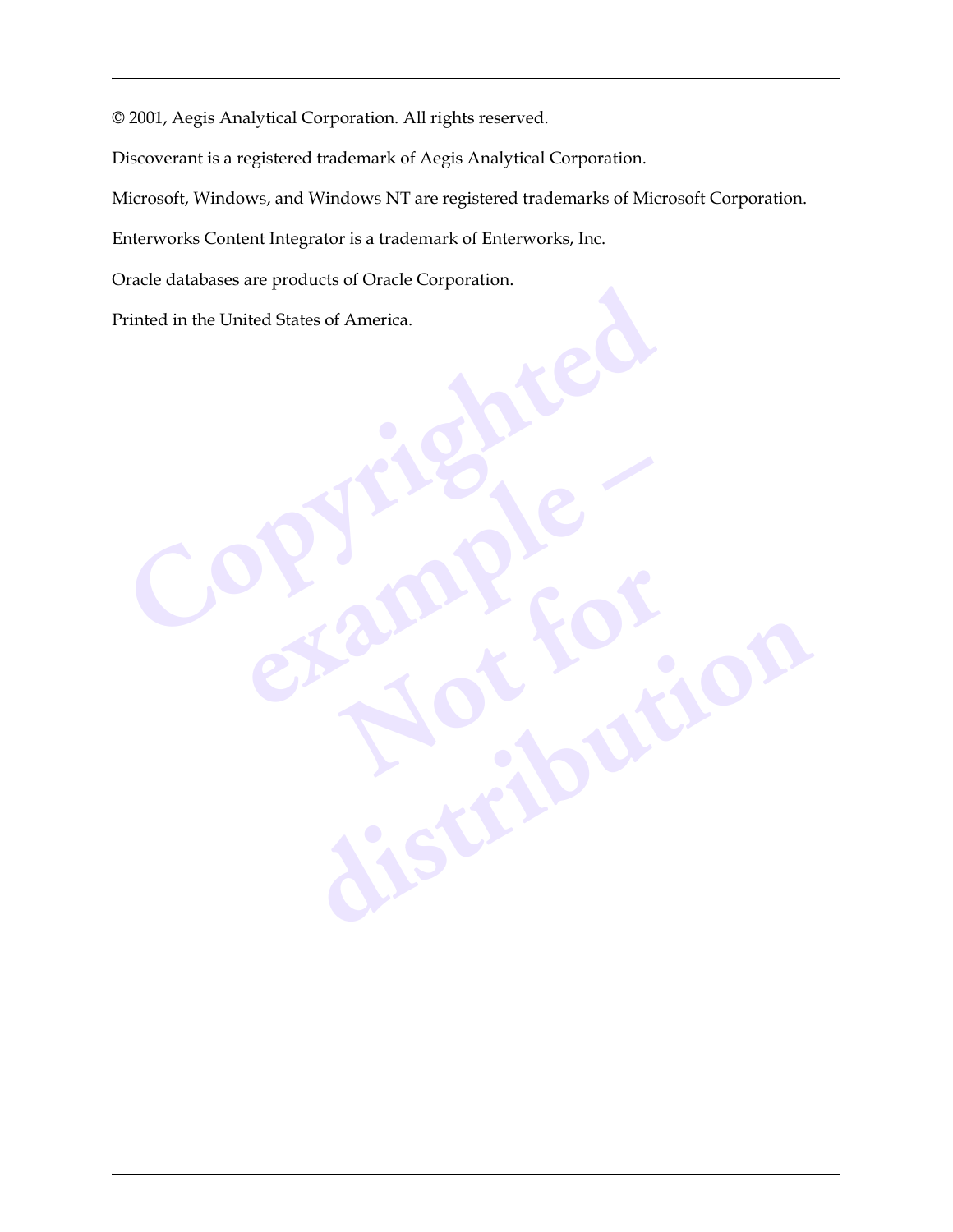## **Contents**

| Connector |         |
|-----------|---------|
|           |         |
|           |         |
|           |         |
|           |         |
|           |         |
|           |         |
|           |         |
|           |         |
|           |         |
|           |         |
|           | $-2-1$  |
| Functions | $2 - 1$ |
|           |         |
|           |         |
|           |         |
|           |         |
|           |         |
|           |         |
|           |         |
|           |         |
|           |         |
|           |         |
|           |         |
|           |         |
|           |         |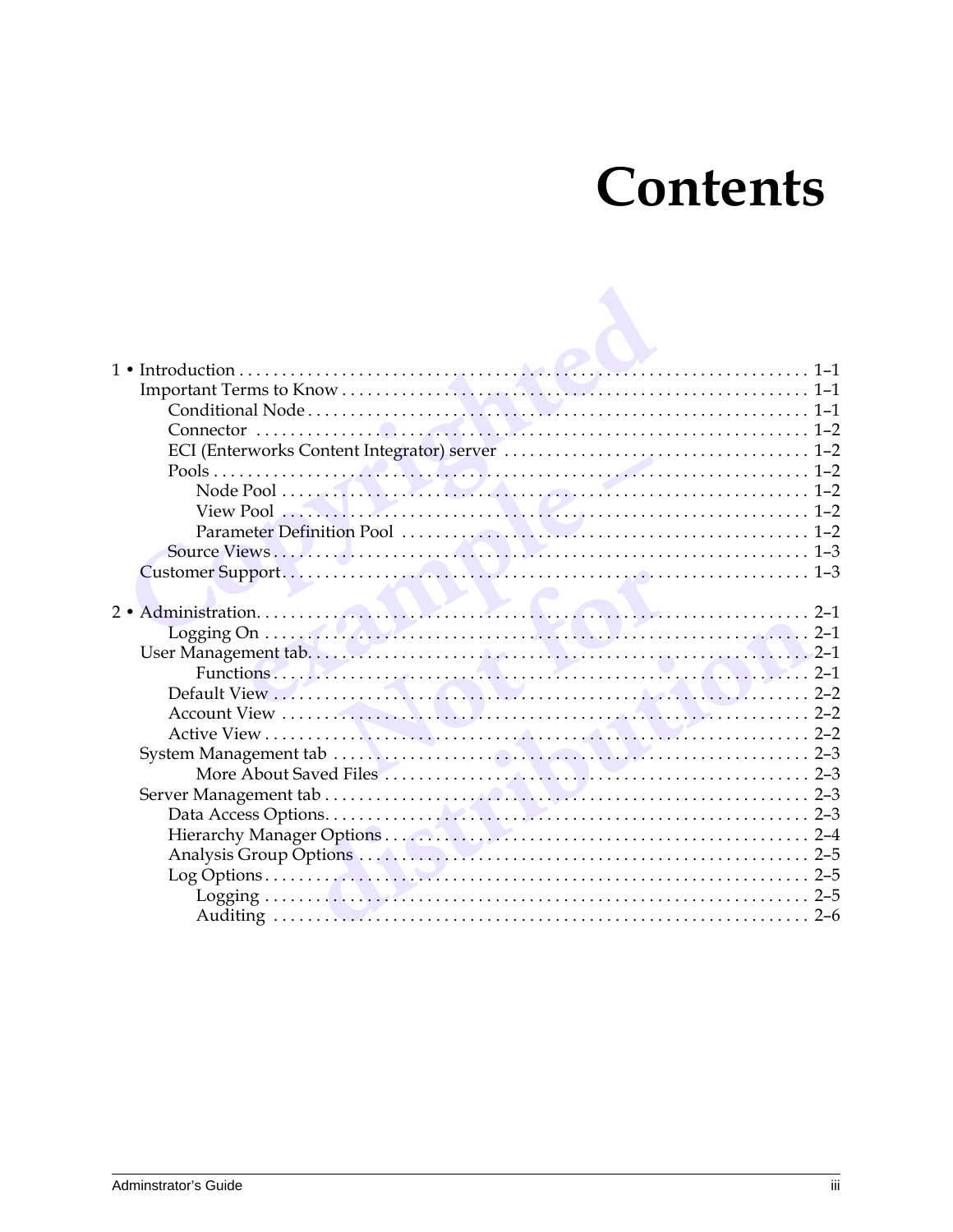| distri |  |
|--------|--|
|        |  |
|        |  |
|        |  |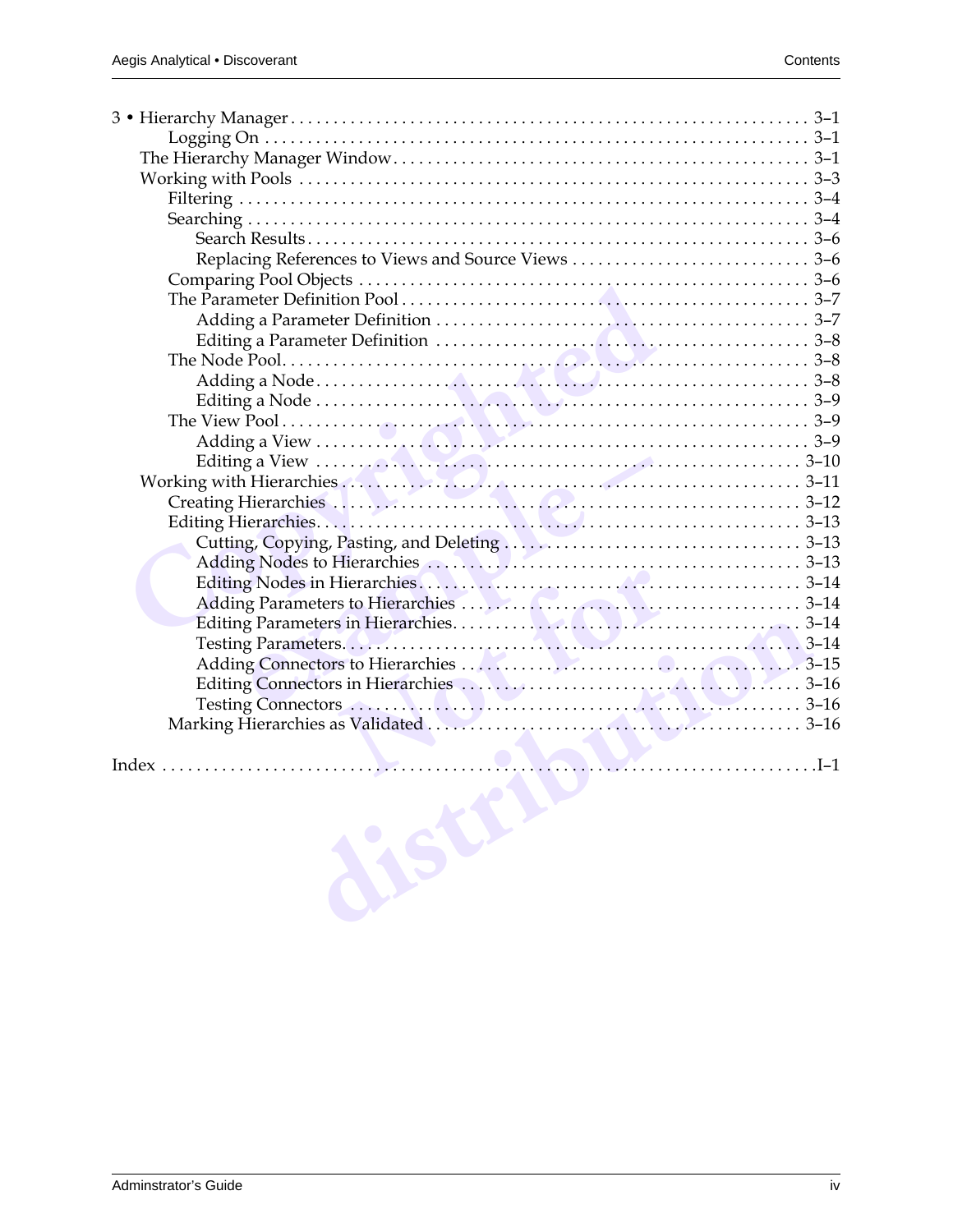# <span id="page-4-9"></span><span id="page-4-8"></span><span id="page-4-7"></span><span id="page-4-6"></span><span id="page-4-4"></span>**1 • Introduction**

<span id="page-4-13"></span><span id="page-4-0"></span>or specific information on the general features, conventions and naviga<br>ser interface, see Chapter 1, *Introduction*, of the *Discoverant User Guide. F*<br>*Seer Guide* for information on the more common tasks users will perf For specific information on the general features, conventions and navigation of Discoverant's user interface, see Chapter 1, *Introduction*, of the *Discoverant User Guide*. Also see the *Discoverant User Guide* for information on the more common tasks users will perform and on Discoverant's functional areas.

<span id="page-4-11"></span>Discoverant has two restricted domains from which software administrators can manage and customize the software. Both these domains require special permission to use and should be used only by trained Discoverant system administrators.

<span id="page-4-12"></span>ators will use the "Administration" domain to maintai<br>omain, you can:<br>sers.<br>sers.<br>iscoverant system settings while Discoverant is runnir<br>refresh various types of pools while Discoverant is run<br>ogging or auditing reports.<br>a System administrators will use the "Administration" domain to maintain the software. In the Administration domain, you can:

- Manage users.
- Manage Discoverant system settings while Discoverant is running.
- Reload or refresh various types of pools while Discoverant is running.
- <span id="page-4-10"></span>• Generate logging or auditing reports.

bus types of pools while Discoverant is runn<br>aditing reports.<br>e the "Hierarchy Admin" domain to maintarchy Admin domain, you can:<br>chies.<br>iews, and parameters within hierarchies. System administrators will use the "Hierarchy Admin" domain to maintain the hierarchies available to users. In the Hierarchy Admin domain, you can:

- Create and edit hierarchies.
- Add and edit nodes, views, and parameters within hierarchies.

### <span id="page-4-3"></span><span id="page-4-1"></span>**Important Terms to Know**

Experience the "Hierarchy Admin" domain to maintain the hierarchies<br>Hierarchy Admin domain, you can:<br>erarchies.<br>**EXPINS 10 KNOW**<br>rms that you may or may not be familiar with. These terms are used<br>bbably already know well. Discoverant uses some terms that you may or may not be familiar with. These terms are used to simplify concepts you probably already know well.

#### <span id="page-4-5"></span><span id="page-4-2"></span>*Conditional Node*

Every node and "leaf" organized underneath a conditional node carries the same database restrictions. Examples of this are conditional nodes restricted to raw materials, products, processes, machine IDs, etc.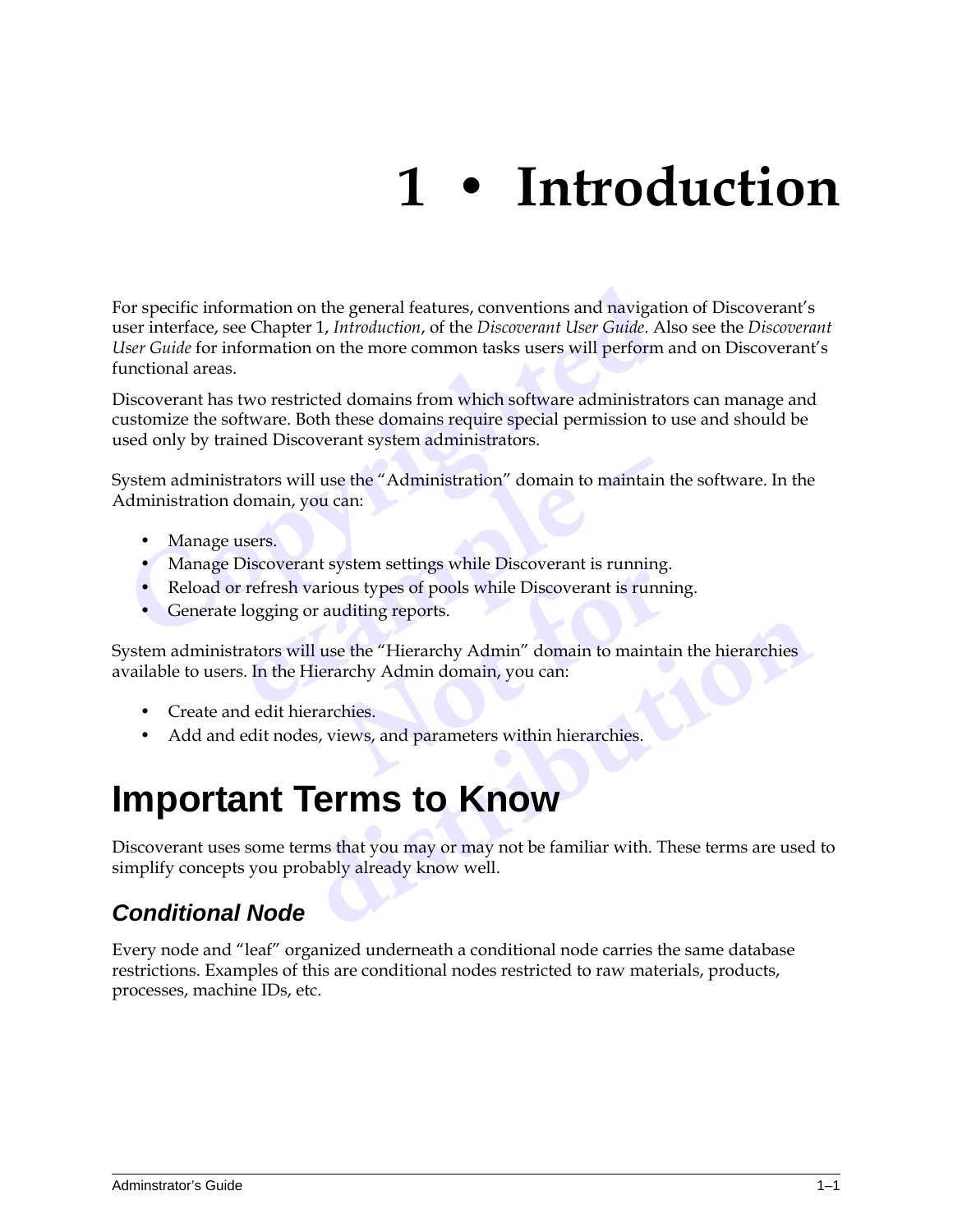#### <span id="page-5-3"></span><span id="page-5-0"></span>*Connector*

Connectors are similar to Windows® "shortcuts." Use connectors to duplicate an existing node from elsewhere in the hierarchy. When the hierarchy is promoted, the connector will be expanded to completely duplicate the original node (the "connectee").

Connectors let you define a subtree once, then use it in many places by adding connectors linked to the subtree. When the user makes a change to the original subtree, it is reflected across all of the connectors as well. A connector may increment or decrement BOM (Bill of Materials) level numbers. This is important when a connector links part of a Universe to another Universe, where the two Universes have a relationship with respect to the BOM. For example, one Universe may be an input ingredient into another Universe.

#### <span id="page-5-4"></span><span id="page-5-1"></span>*ECI (Enterworks Content Integrator™) server*

umbers. This is important when a connector links part of a Universe to a<br>e two Universes have a relationship with respect to the BOM. For exam<br>e an input ingredient into another Universe.<br>**ECI (Enterworks Content Integrato** ECI (Enterworks Content Integrator) is a middleware product that Discoverant accesses in order to query the customer databases. ECI talks directly to the customer data sources and defines database views crossing one or more databases. ECI stores only the metadata (i.e., the schema) from the data sources to which it is connecting.

#### <span id="page-5-7"></span><span id="page-5-2"></span>*Pools*

Figure 1 and the Hierarchy Manager. Nodes a<br>apple to which it is connecting.<br>**eusable objects (views, nodes, or parameter definitions**<br>g hierarchies in the Hierarchy Manager. The pool objecting data model created in ECI.<br>a Pools are sets of reusable objects (views, nodes, or parameter definitions) and are the building blocks for creating hierarchies in the Hierarchy Manager. The pool objects are defined based upon the underlying data model created in ECI.

#### <span id="page-5-5"></span>**Node Pool**

in the Hierarchy Manager. The pool objects<br>del created in ECI.<br>ed within the Hierarchy Manager. Nodes are<br>tached to one or more nodes in any given hie<br>conditions (see also *Conditional Node* on pag reated within the Hierarchy Manager. Nodes are defined in the node attached to one or more nodes in any given hierarchy. Nodes may with conditions (see also *Conditional Node* on page 1-1), or with BON with conditions (see The Node Pool is a pool created within the Hierarchy Manager. Nodes are defined in the node pool and are available to be attached to one or more nodes in any given hierarchy. Nodes may be created with just a name, with conditions (see also *Conditional Node* on page 1-1), or with BOM information.

#### <span id="page-5-8"></span>**View Pool**

<span id="page-5-9"></span>The View Pool is a pool created within the Hierarchy Manager. Views are created in the view pool and are used as default views in the node pool objects, in the parameter definition pool objects, and when creating a parameter in a hierarchy. Views are linked to a source view and given a name. Whether the view is a replicate view or a coded view is defined in the view pool.

#### <span id="page-5-6"></span>**Parameter Definition Pool**

The Parameter Definition Pool is a pool created within the Hierarchy Manager. Parameter definitions are created in the parameter definition pool and are available to be attached to one or more parameters in a hierarchy. Parameter definitions are associated with a source column, which determines its type (e.g., Numeric, Integral, String, or Date). Parameter definitions are also associated with default views (from the view pool), which determine whether they are coded and/or replicate.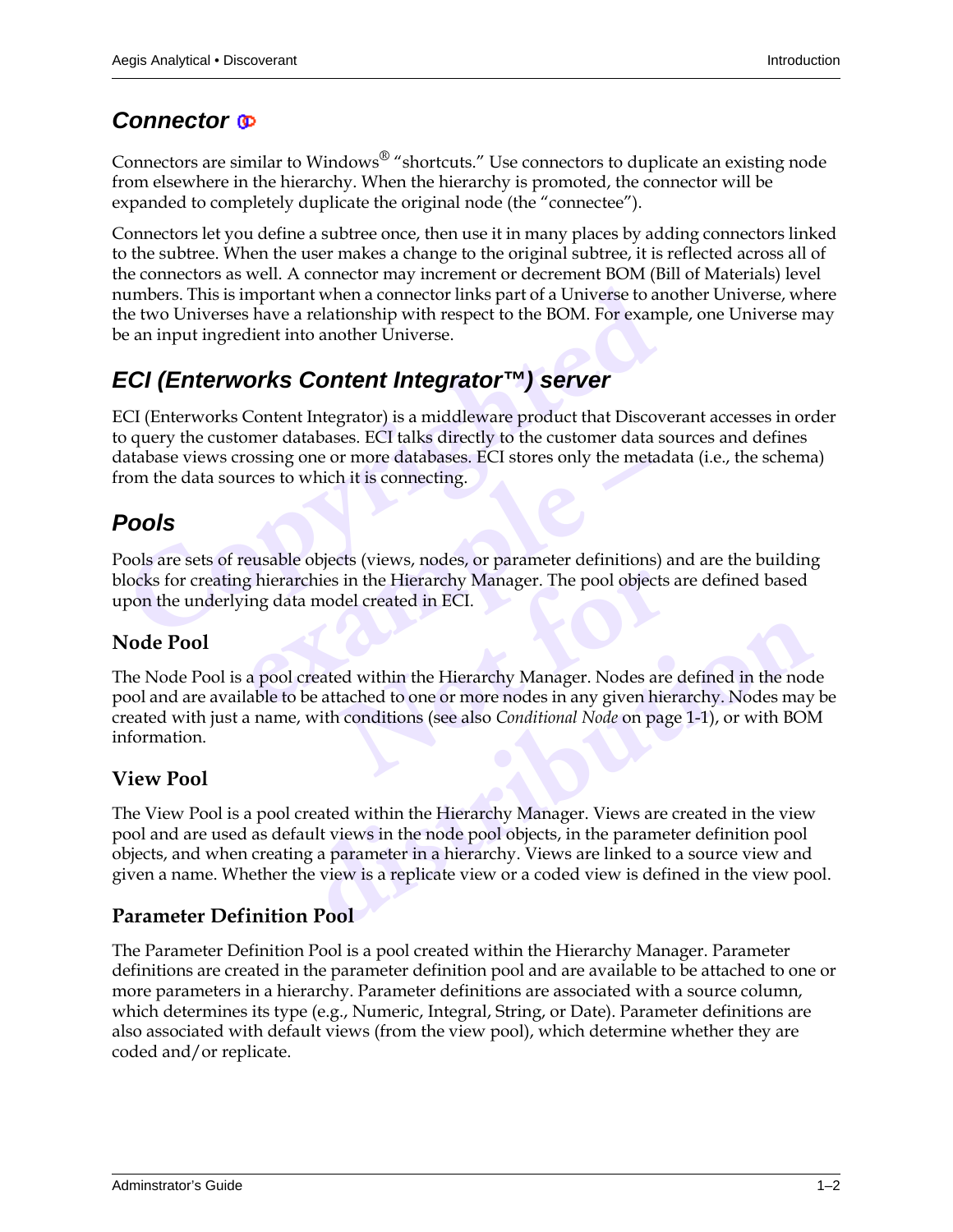#### <span id="page-6-4"></span><span id="page-6-0"></span>*Source Views*

<span id="page-6-3"></span>This is the list of database views currently accessible within ECI from Discoverant.

## <span id="page-6-1"></span>**Customer Support**

You may contact Aegis Analytical Corp. for customer support either by e-mail or phone:

**PianPie** 

**Not for**

**Kar Portion** 

<span id="page-6-2"></span>EPOTE AFFECTS support@aegiscorp.com (303) 926-0317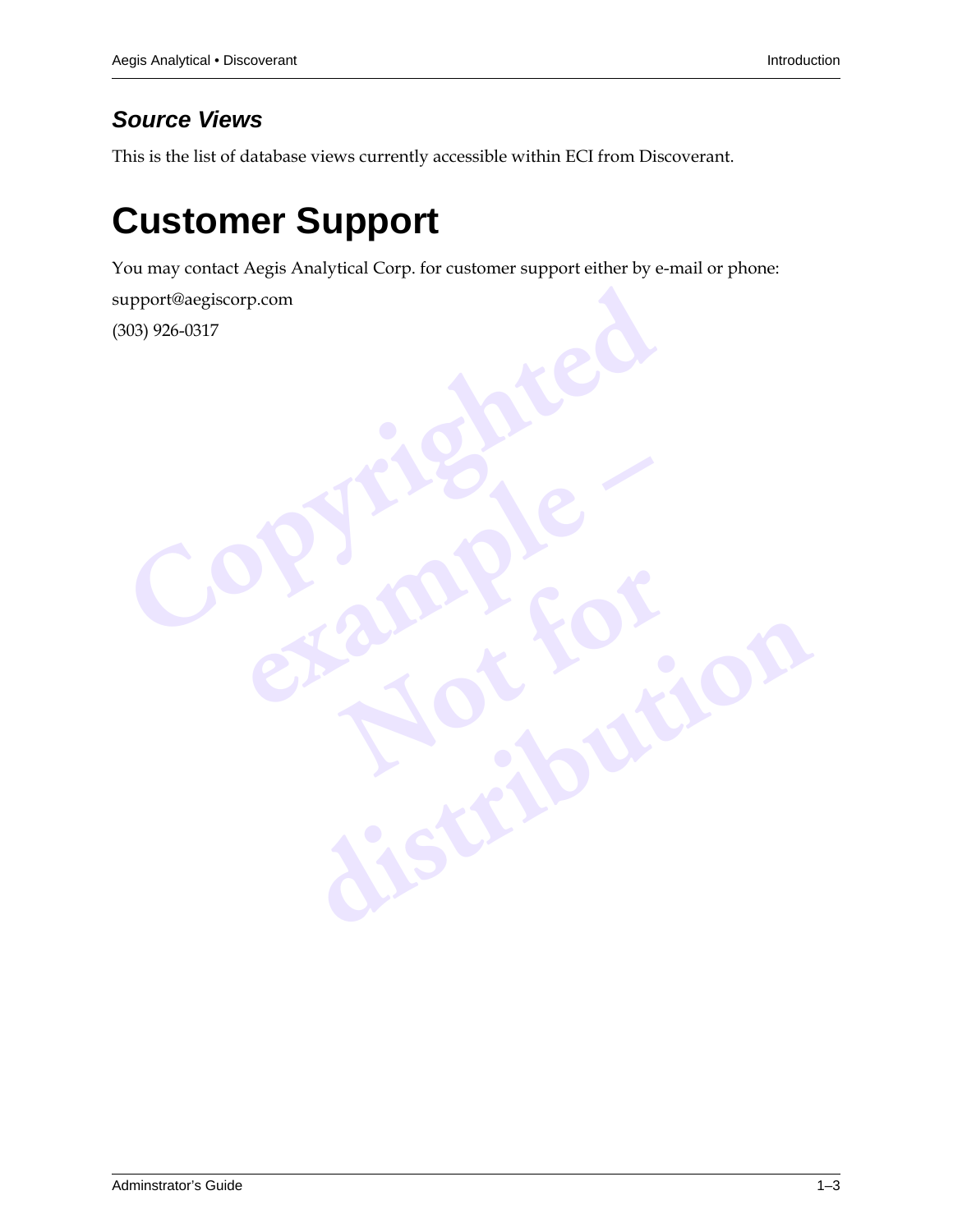## <span id="page-7-3"></span>**2 • Administration**

<span id="page-7-0"></span>Discoverant Administration lets you make changes to and fix problems in the priority is running. You can add and edit user accounts, change system set of resh pools, add Analysis Groups, and use the system's logging and an Discoverant Administration lets you make changes to and fix problems in the system while the server is running. You can add and edit user accounts, change system settings, reload and refresh pools, add Analysis Groups, and use the system's logging and auditing functions.

#### <span id="page-7-7"></span><span id="page-7-1"></span>*Logging On*

In the **Discoverant Login** dialog box, choose the Administration domain.

The **Discoverant Administration** window appears.

# <span id="page-7-11"></span><span id="page-7-2"></span>Administration window appears.<br> **analytical Contract Contract Contract Contract Contract Contract Contract Contract Contract Contract Contract Contract Contract Contract Contract Contract Contract Contract Contract Contrac User Management tab**

Select a view: Default, Account, or Active. See below for explanations of each view.

#### **Functions**

<span id="page-7-4"></span>**To create a user account:**

- <span id="page-7-9"></span>1. In any tab, click **Create User**.
- **Notify the See below for explanations of each of the See below for explanations of each of the set of the following information for distribution**<br>**distribution**<br>**distribution**<br>**distribution**<br>**distribution**<br>**distribution**<br>**distribution**<br>**distribution**<br>**distribution**<br>**distribution**<br>**distribution**<br>**distribution**<br>**distribution**<br>**distribution**<br>**distributio** 2. In the **User Properties** dialog box, enter the following information for the new user account:
	- **Logon Name**
	- **Full Name**
	- **e\_mail**
- <span id="page-7-10"></span><span id="page-7-8"></span><span id="page-7-6"></span>3. Enter a **Password**<sup>1</sup> for the user.
- 4. Enter the same password again in the **Confirm Password** field.
- <span id="page-7-5"></span>5. Click on the **Domain** names to register the user with one or more of them.
- 6. Click **OK** to create the new user account.

<sup>1.</sup> Password configuration can be set from the System Management tab. Two keys control password requirements: password\_minimum\_length and password\_use\_non\_alpha\_numeric. See *[System](#page-9-0)  [Management tab](#page-9-0)* on page 2-3 for more information on keys.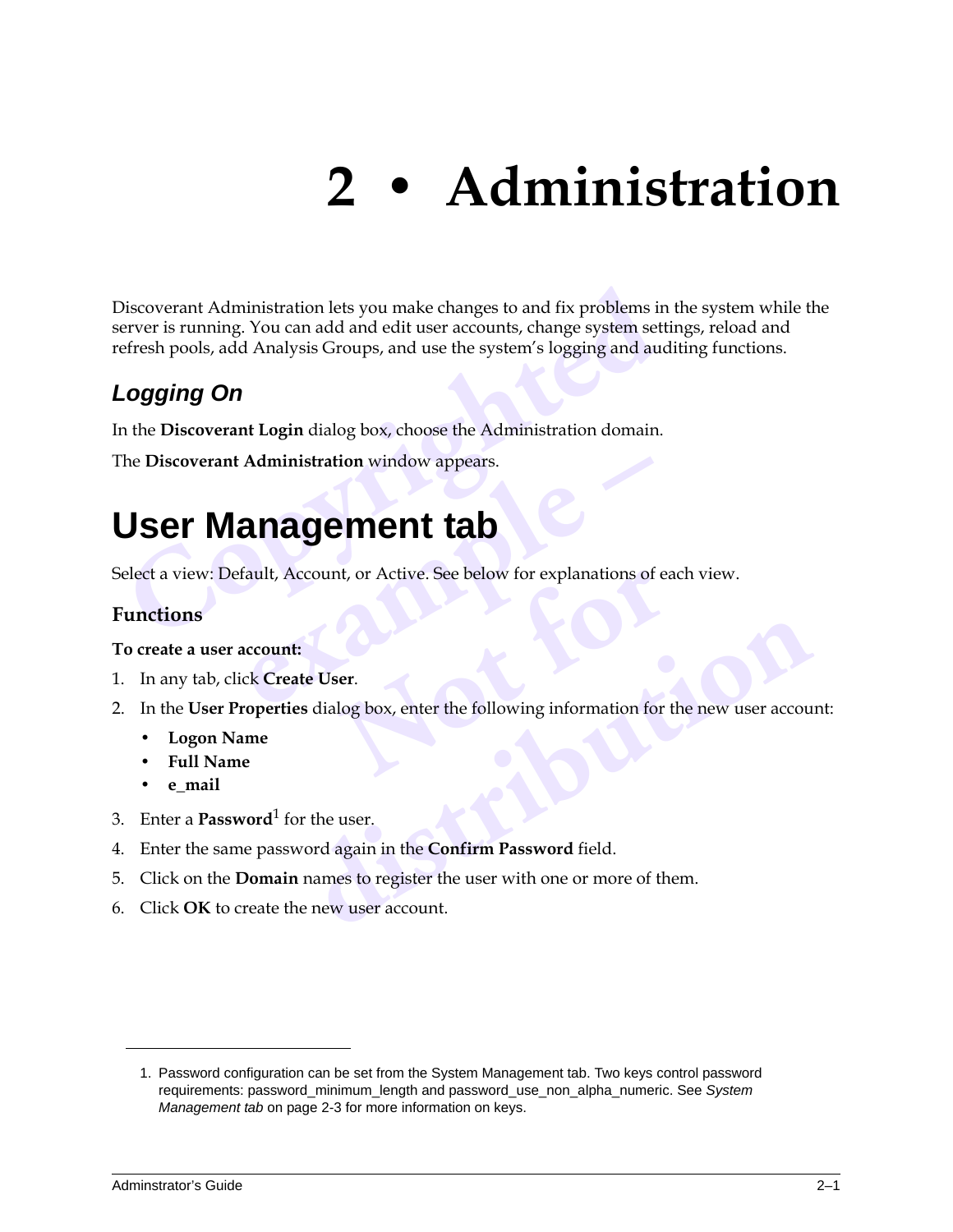#### <span id="page-8-6"></span>**To edit a user account:**

You cannot edit the account of any user currently logged on to the server.

- 1. Select a user, then click **Edit User**. The **User Properties** dialog box appears.
- <span id="page-8-14"></span><span id="page-8-13"></span><span id="page-8-7"></span>2. You can not edit the user's **Logon Name** but you can edit the user's **Full Name** and **e\_mail** address if needed.
- <span id="page-8-5"></span>3. To change the domain(s) for which a user is registered, select or deselect any or all of the **Domains** listed.
- 4. To reset the user's password to their logon name, select **Reset Password to Default (username)**.

#### **Other functions:**

<span id="page-8-3"></span>To delete a user from the system, select a user, then click **Remove User**.

<span id="page-8-11"></span>To print the table of users and their information displayed in the tab, click **Print View**.

<span id="page-8-10"></span>Commiss issect.<br>
To reset the user's password to their logon name, select **Reset Password**<br> **Consumer (username).**<br>
O delete a user from the system, select a user, then click **Remove User**.<br>
o print the table of users and To sort the user account information by a column other then the Logon Name column (the default), click the column heading.

#### <span id="page-8-0"></span>*Default View*

**example definition by a continuity of the first the Eogon is column heading.**<br> **example 4**<br> **example 4**<br> **example 4**<br> **example 4**<br> **example 4**<br> **example 4**<br> **example 4**<br> **example 4**<br> **example 4**<br> **example 4**<br> **example 4**<br> logon name.<br>
Il name.<br>
address.<br>
er's account is currently enabled or not. The Default view is a quick way to look at all user accounts. The following information is displayed in columns:

<span id="page-8-9"></span>Logon Name—The user's logon name.

<span id="page-8-8"></span>Full Name—The user's full name.

e-mail—The user's e-mail address.

<span id="page-8-4"></span>enabled—Whether the user's account is currently enabled or not.

#### <span id="page-8-1"></span>*Account View*

<sup>2</sup> s full name.<br>
mail address.<br>
e user's account is currently enabled or not.<br>
es users with all the domains for which they are registered. It may be y the **domain(s)** column to see all the users registered with a particu The Account view matches users with all the domains for which they are registered. It may be helpful to sort this view by the **domain(s)** column to see all the users registered with a particular domain.

#### <span id="page-8-2"></span>*Active View*

The Active view lists all users who are currently logged on to the server.

<span id="page-8-12"></span>To terminate a user's logon session, select the user, then click **Terminate Session**. This breaks the user's connection with the server; it does not shut down the Discoverant software on the user's terminal. The Discoverant software will have to be shut down by someone at the user's terminal.

The domain column shows the domain in which the user is currently working.

The client version column shows the version of Discoverant application the user is running.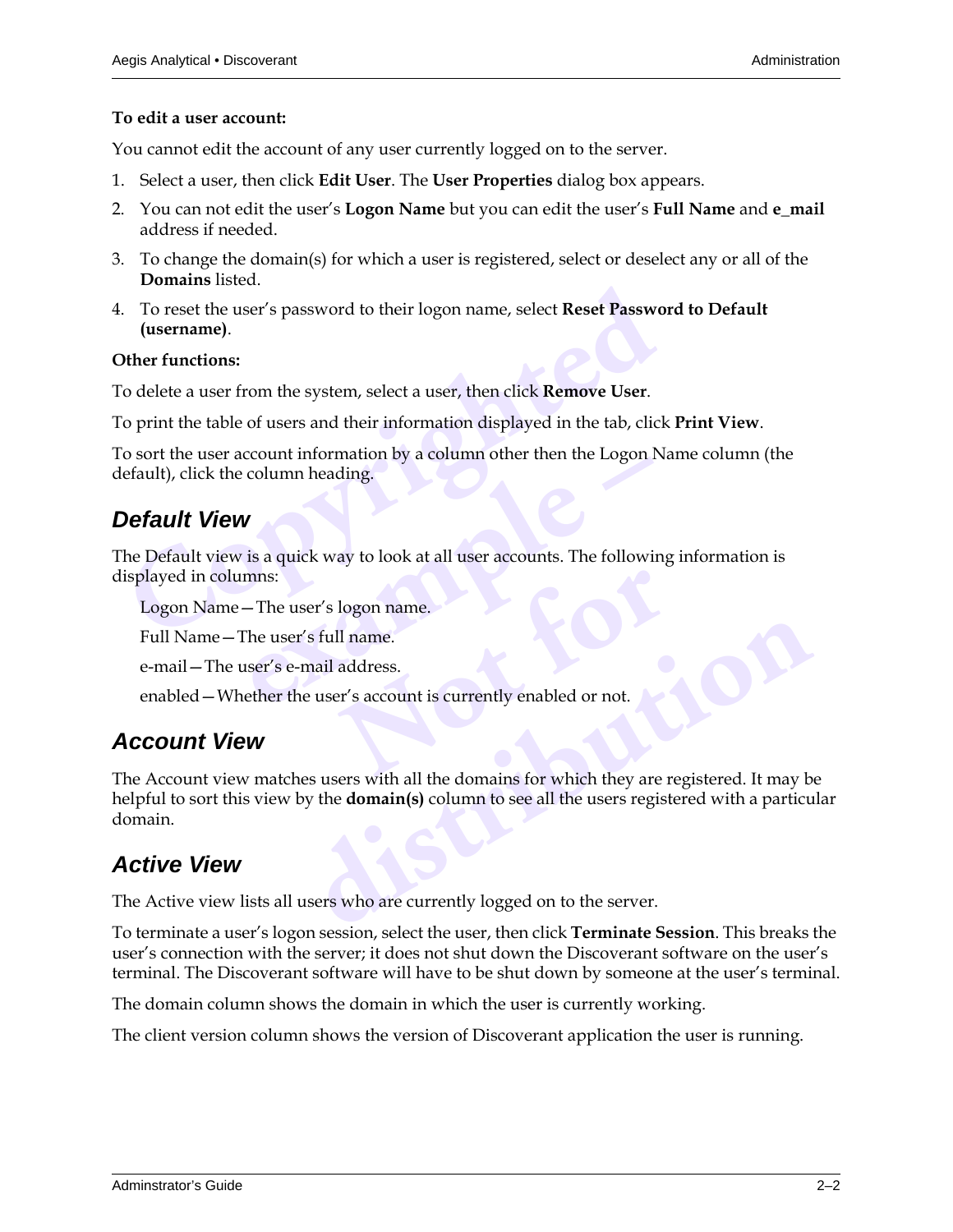### <span id="page-9-10"></span><span id="page-9-0"></span>**System Management tab**

<span id="page-9-11"></span>This tab displays the current system variables and settings from the file DeploymentBundle.properties. By editing the Values in the table, you can change system settings while the system is in use.

**CAUTION:** System variable values should be changed only by trained Discoverant system administrators.

You cannot add to or edit the Keys. To edit the value for a key, simply click on the value and edit or retype the entry. Press **Enter** (or click on another value) to make your change active throughout the system.

Click **Save** when you are finished editing the values and want to save your changes.

Click **Restore** to throw out your changes and reset the values to the state they were in when last saved.

Click **Restore Defaults** to import the original default settings (see *[More About Saved Files](#page-9-1)* below).

#### <span id="page-9-6"></span><span id="page-9-5"></span><span id="page-9-1"></span>**More About Saved Files**

<span id="page-9-7"></span>Fou cannot add to or edit the Keys. To edit the value for a key, simply clipt retype the entry. Press **Enter** (or click on another value) to make your troughout the system.<br>Lick **Save** when you are finished editing the val aved Files<br>
m is first installed, the keys and their values are saved ille.<br>
properties and DefaultDeploymentBundle.properties<br>
aded when you click Restore Defaults. You cannot cha<br>
within the Discoverant Administration wi When your system is first installed, the keys and their values are saved in two files: DeploymentBundle.properties and DefaultDeploymentBundle.properties. The first file is recreated each time you **Save** your settings and is reloaded when you **Restore** settings. The second file is reloaded when you click **Restore Defaults**. You cannot change or overwrite the second file from within the Discoverant Administration window.

### <span id="page-9-2"></span>**Server Management tab**

your settings and is reloaded when you **Res**<br>rou click Restore Defaults. You cannot chan<br>scoverant Administration window.<br>**CHEMENT TAD**<br>rver would have to be restarted if any number were made. Now, with Server Managemen<br>r In the past, the Discoverant server would have to be restarted if any number of external conditions or internal changes were made. Now, with Server Management, the Discoverant server can adapt to external or internal changes without being restarted.

For definitions of new terms, see *Important Terms to Know* on page 1-1.

#### <span id="page-9-8"></span><span id="page-9-4"></span><span id="page-9-3"></span>*Data Access Options*

<span id="page-9-9"></span>**discrete the EX and SOC entired is the CI server would have to be restarted if any number of external mages were made. Now, with Server Management, the Discoverant all or internal changes without being restarted.<br>The set** Discoverant maintains two separate pools of connections to its underlying database systems. One pool contains connections to the ECI server. These connections are used for all queries that Discoverant performs while creating Analysis Groups. The other pool contains connections to the MDE database. Those connections are used for all data access and insertion into the MDE database as a result of MDE activity. Discoverant creates both these connection pools when the server is started.

Either of the refresh buttons dumps the active pool of connections, and recreates a new pool of connections to the database(s) while the server is running. (For more information about pools, see *[Important Terms to Know](#page-4-3)* on page 1-1.)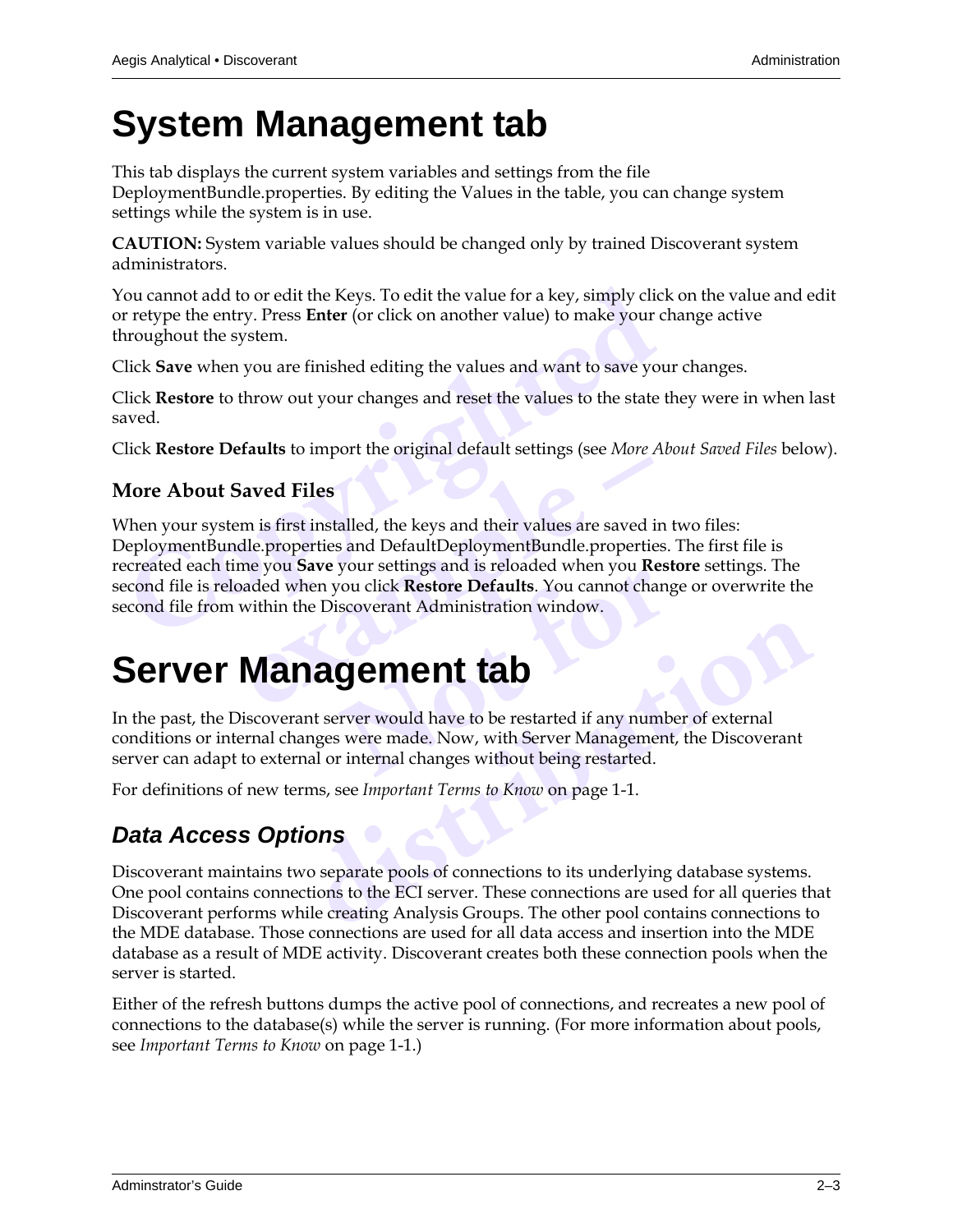#### <span id="page-10-4"></span><span id="page-10-1"></span>**Refreshing the ECI Pool:**

<span id="page-10-3"></span>If the ECI (Enterworks Content Integrator) server is restarted or if its port number or catalog have been changed in System Management, you will need to refresh the ECI pool.

**Note:** If you refresh the ECI connections while an Analysis Group is being created (by another user working in Analysis Group Creation), the Analysis Group creation will fail and the Analysis Group will have to be re-created.

Click **Refresh ECI** to close all ECI connections then open new connections.

#### **Refreshing the MDE Pool:**

<span id="page-10-10"></span>If the Oracle database service has been restarted or if its port number or name have been changed in System Management, you will need to refresh the MDE (Manual Data Entry) pool.

Click **Refresh MDE** to close all MDE database connections then open new connections.

#### <span id="page-10-6"></span><span id="page-10-0"></span>*Hierarchy Manager Options*

Use these options to update and refresh Discoverant's pools.

#### <span id="page-10-5"></span>**Reloading the Parameter Definition Pool:**

In the rare case that the parameter definition pool has been manually edited—without using Hierarchy Manager—you will need to reload it.

<span id="page-10-9"></span><span id="page-10-2"></span>**Example 18 ADE Pool:**<br>
Fourthermore in System Management, you will need to refresh the MDE (Markindred in System Management, you will need to refresh the MDE (Markindred in System MDE to close all MDE database connections to update and refresh Discoverant's pools.<br> **rameter Definition Pool:**<br>
aat the parameter definition pool has been manually ed<br>
er—you will need to reload it.<br> **ameter Definition Pool** to reload the parameter definition.<br> **Notion Pool** to reload the parameter definitiof<br>initions are used by Discoverant's Hierarch<br>tions.<br>pool has been manually edited – without usi<br>load it.<br>preload the view pool into memory from the<br>verant's Hierarchy Manager Click **Reload Parameter Definition Pool** to reload the parameter definition pool into memory from the file system. These definitions are used by Discoverant's Hierarchy Manager and Analysis Group Creation functions.

#### <span id="page-10-8"></span>**Reloading the View Pool:**

In the rare case that the view pool has been manually edited—without using Hierarchy Manager—you will need to reload it.

Click **Reload the View Pool** to reload the view pool into memory from the file system. These definitions are used by Discoverant's Hierarchy Manager and Analysis Group Creation functions.

#### <span id="page-10-7"></span>**Reloading and Regenerating the Source Pool:**

functions.<br> **i:**<br>
iew pool has been manually edited — without using Hierarchy<br>
to reload it.<br> **ool** to reload the view pool into memory from the file system. These<br>
iscoverant's Hierarchy Manager and Analysis Group Creatio If the data model in ECI has been updated, you will need to regenerate and reload the source pool. In the rare case that the source pool has been manually edited—without using Hierarchy Manager—you also will need to reload it.

<span id="page-10-11"></span>Click **Regenerate the Source Pool** to read the source views from the ECI server and write them to server files. This does not load the source views into memory. You must click **Reload the Source Pool** to do this.

After you regenerate the source pool, you may want to manually verify the contents of the server files before reloading them into Discoverant.

<span id="page-10-12"></span>Click **Reload the Source Pool** to reload the source views into memory from the file system. These definitions are used by Discoverant's Hierarchy Manager and Analysis Group Creation functions.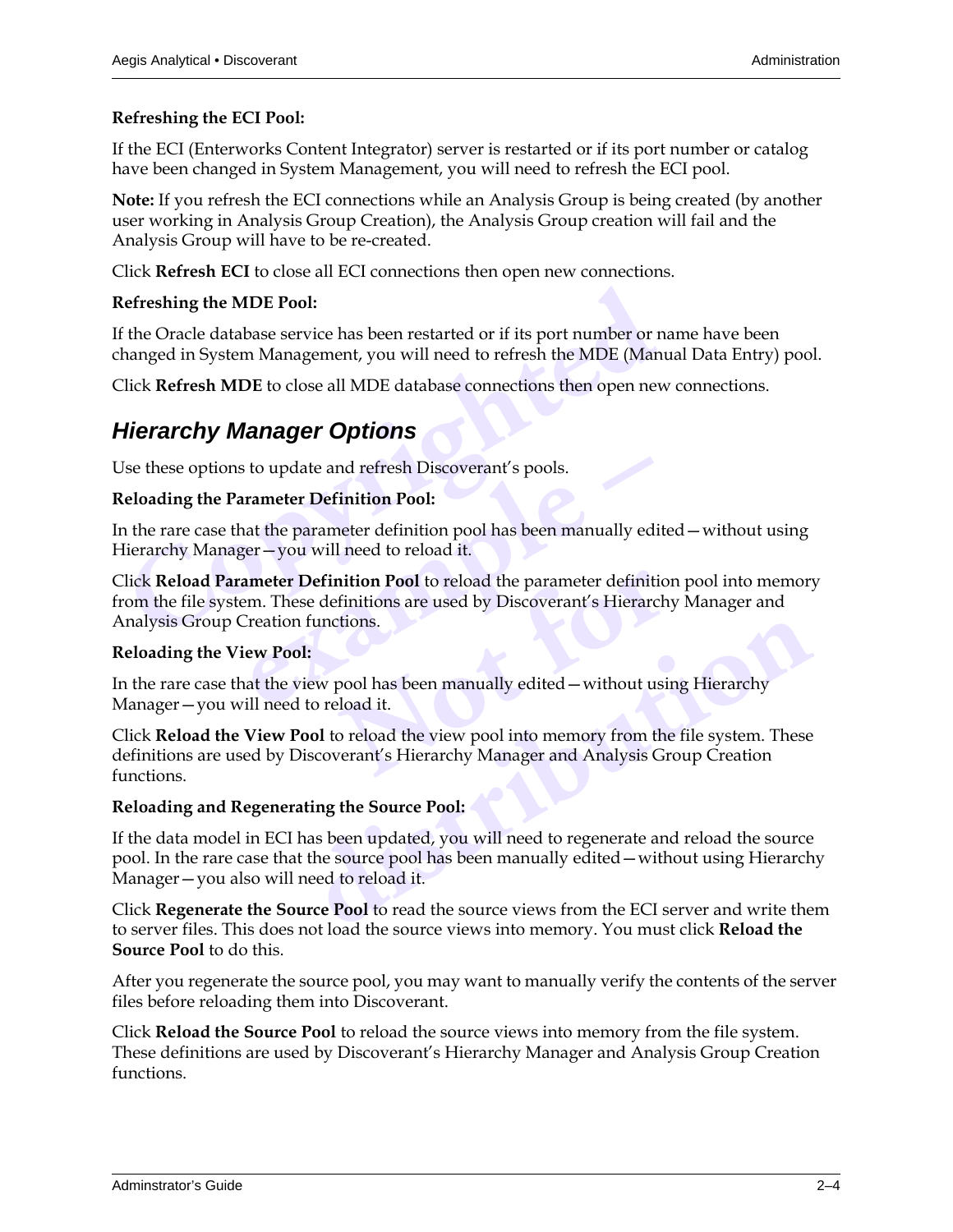#### <span id="page-11-6"></span>**Reloading the Node Pool:**

In the rare case that the node pool has been manually edited—without using Hierarchy Manager—you will need to reload it.

Click **Reload the Node Pool** to reload the node pool into memory from the file system. These definitions are used by Discoverant's Hierarchy Manager and Analysis Group Creation functions.

#### <span id="page-11-5"></span>**Importing a Hierarchy:**

**Compare Strains and Strains and Strains and Strains and Strains and Strains and Strains incredible.<br>
Control is the Hierarchy Manager Import dial<br>
Comparation for help.<br>
<b>Compare Strains and Strains and Strains and Strain** This option is used only during Discoverant installation to import hierarchies. For more detailed information, contact Aegis Analytical Corporation for help.

Click **Import a Hierarchy** to display the Hierarchy Manager Import dialog box.

#### <span id="page-11-3"></span><span id="page-11-0"></span>*Analysis Group Options*

<span id="page-11-4"></span>The manifest is a file that lists all the Analysis Groups in the system. The manifest holds the following information about each Analysis Group:

- **Owner.**
- **Path to the Analysis Group.**
- **Whether it is an Analysis Group or not.**
- **Whether it is shared.**
- **Whether it has been modified.**
- **Whether it is checked out.**

#### **Adding Analysis Groups to the manifest:**

**e Analysis Group.**<br> **e Analysis Group.**<br> **e Analysis Group.**<br> **e Analysis Group.**<br> **e Analysis Group.**<br> **e Analysis Group.**<br> **e Analysis Group or not.**<br> **e t is shared.**<br> **e t is checked out.**<br> **e t is checked** The Analysis Groups you can add to the manifest must reside in the …\depot\AGStore\users\demo directory. You can only add Analysis Groups created in the current version of Discoverant.

- 1. Find the file you want to add and type its name into the **Add File** field.
- **nodified.**<br> **Notified.**<br> **Notified:**<br> **Notified:**<br> **Notified:**<br> **Notified:**<br> **Notified:**<br> **Notified:**<br> **Notified:**<br> **Notified:**<br> **Notified:**<br> **Notified:**<br> **Notified:**<br> **Notified:**<br> **Notified:**<br> **Notified:**<br> **Notified:**<br> **s to the manifest:**<br>
can add to the manifest must reside in the ...\depot\AGStore\users\dedd Analysis Groups created in the current version of Discoverant.<br>
t to add and type its name into the **Add File** field.<br> **infest** 2. Click **Add AG to Manifest** to add the Analysis Group to the system while the server is running. The new Analysis Group is added to the demo account and, by default, is shared.

#### **Clearing the AGStore Attic:**

<span id="page-11-2"></span>The file …\depot\AGStore\attic holds all user-deleted Analysis Groups. These files build up and take up space on the server. Click **Clear AGStore Attic** to delete them.

#### <span id="page-11-8"></span><span id="page-11-1"></span>*Log Options*

Click **View Log** to use the logging and auditing functions.

#### <span id="page-11-7"></span>**Logging**

The system saves messages and errors generated during use. These messages are saved and reported chronologically. Only the current day and the previous seven days' messages and errors are saved.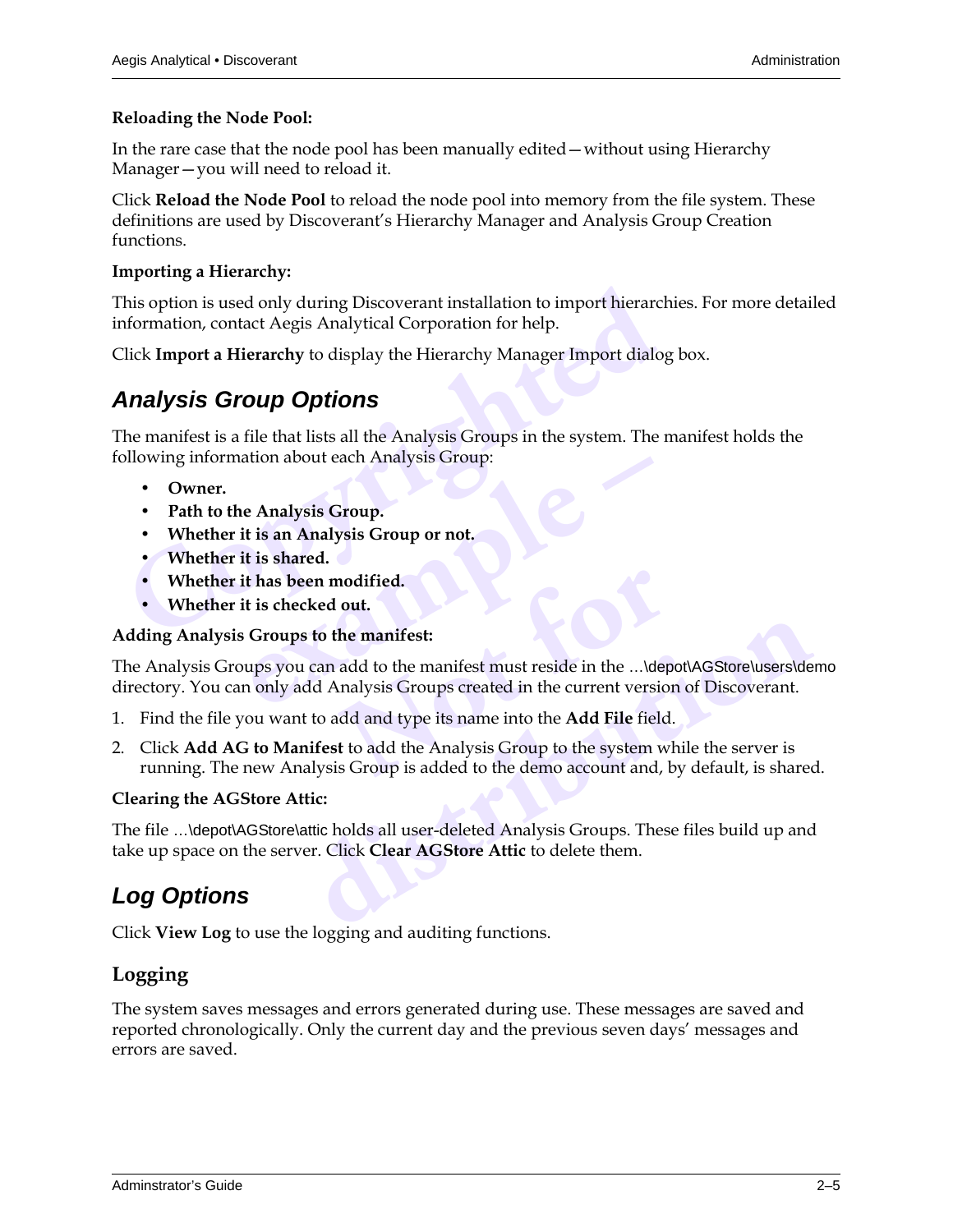#### <span id="page-12-2"></span>**To Generate a Report:**

- 1. Select **Log**.
- 2. Select or enter a **Beginning** and **Ending** date. Enter a time for each date as well, if desired.
- 3. Click **OK**.

A report will be generated showing every message and error generated by all areas of the software and all users within the date and time range selected.

#### *The Report*

The first page of the report shows:

- **The title of the report.**
- **The date and time of the report.**
- **The selection criteria of the report, including beginning and ending dates.**
- **The logon name of the user who generated the report.**

**Compare 12**<br> **Compare 12**<br> **Copyrighted**<br> **Copyrighted**<br> **Copyrighted**<br> **Copyrighted**<br> **Copyrighted**<br> **Copyrighted**<br> **Copyrighted**<br> **Copyrighted**<br> **Copyrighted**<br> **Copyrighted**<br> **Copyrighted**<br> **Copyrighted**<br> **Copyrighted**<br> The subsequent pages make up the log entries reported. Sample log entries look like this:

ages make up the log entries reported. Sample log entropy: 08:53:58 - hierarchy Loading hierarchy: Raw Materials 10:20:00 JSmith service Compute Service : request nan following pieces of data (in order):<br>**example 10:20:00** N 2001-02-19 08:53:58 - hierarchy Loading hierarchy: Raw Materials.dat

```
E 2001-02-19 10:20:00 JSmith service Compute Service : request name = <TTEST>
```
and consist of the following pieces of data (in order):

- **Type of message: N (normal) or E (error).**
- **Date.**
- **Time.**
- **User logon name (if applicable).**
- **normal) or E (error).**<br> **pplicable).**<br> **n** which the message originated.<br>
Prort. **• The product area from which the message originated.**
- <span id="page-12-6"></span><span id="page-12-5"></span><span id="page-12-4"></span><span id="page-12-3"></span>**• The message.**

<span id="page-12-7"></span>Click **Print**  $\bullet$  to print the report.

**(if applicable).**<br> **from which the message originated.**<br>
he report.<br>
<br> **discripted to the report of the state of the control of the control of the state of the state of the state of the state of the state of the state of** Click **Save the report.** You can save the report as an Adobe Acrobat (.pdf) file, a browser-readable (.html) file, or a Postscript (.ps) file.

#### <span id="page-12-0"></span>**Auditing**

The system saves messages generated during Manual Data Entry use. These messages are saved and reported chronologically.

#### <span id="page-12-1"></span>**To Generate a Report:**

- 1. Select **Audit**.
- 2. Select a **Beginning** and **Ending** date. Enter a time for each date as well, if desired.
- 3. Select **MDE** in the **Product Area**.
- 4. Select a **User**. To select more than one user, hold down the **Ctrl** key while you click.
- 5. Click **OK**.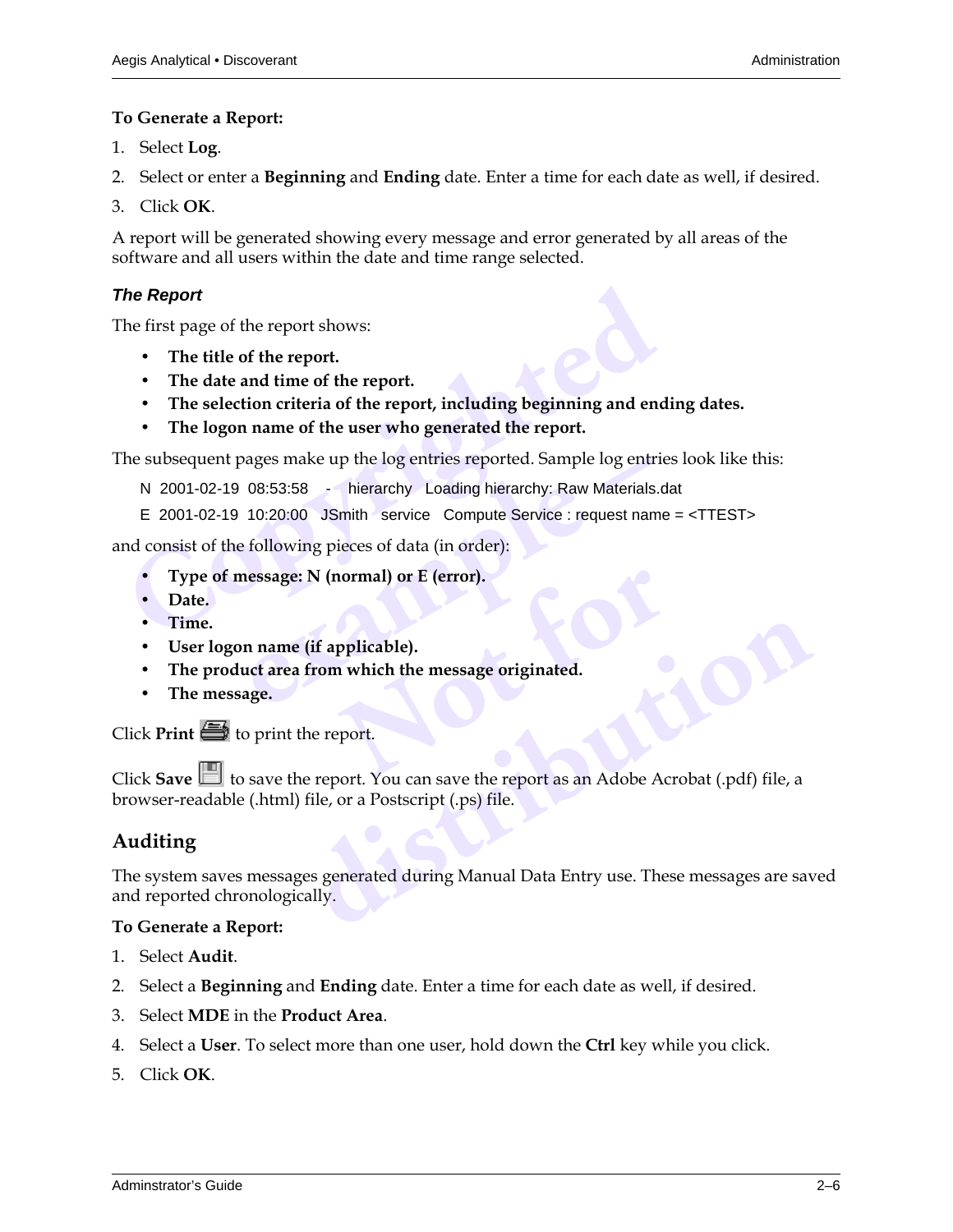#### <span id="page-13-0"></span>*The Report*

The first page of the report shows:

- **The title of the report, including the product area.**
- **The date and time of the report.**
- **The selection criteria of the report, including beginning and ending dates.**
- **The logon name of the user who generated the report.**
- **The users included in the report.**

The subsequent pages make up the audit entries reported. A sample audit entry looks like this:

2001-02-19 08:53:58 JSmith EDIT 6/26 from 15 to 55 Wrong Date Entered

and consists of the following pieces of data (in order):

- **Date.**
- **Time.**
- **User logon name (if applicable).**
- **The task performed in MDE (ADD, EDIT, DELETE, or APPROVE).**
- **The message.**
- <span id="page-13-4"></span><span id="page-13-3"></span><span id="page-13-2"></span><span id="page-13-1"></span>**• Any change reason entered.**

<span id="page-13-5"></span>Click **Print** to print the report.

**Compared A System State State State State State State State State State State State State State State State State State State State State State State State State Consists of the following pieces of data (in order):<br>
• Dat Example 3 example 4 in MDE (ADD, EDIT, DELETE, or APPRO**<br>**age.**<br>**b** print the report. You can save the report as an Adobe 4<br>(.html) file, or a Postscript (.ps) file. oort. You can save the report as an Adobe Ac<br>or a Postscript (.ps) file. File, or a Postscript (.ps) file. Click **Save the same the report.** You can save the report as an Adobe Acrobat (.pdf) file, a browser-readable (.html) file, or a Postscript (.ps) file.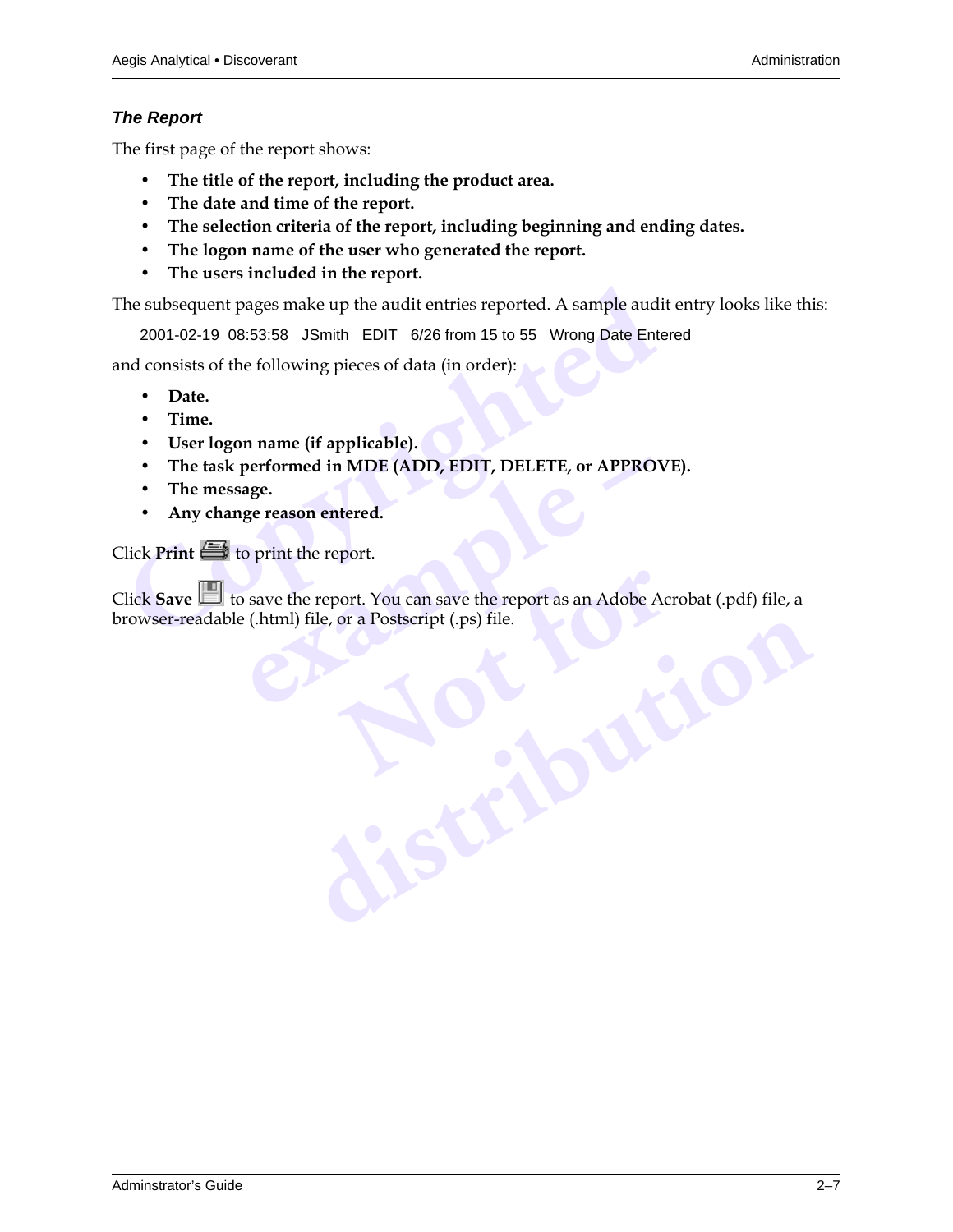# <span id="page-14-0"></span>**3 • Hierarchy Manager**

In this chapter you will learn about the Hierarchy Manager and how to create and maintain hierarchies and their related objects.

The Hierarchy Manager window the Hierarchy Manager and how to c<br>tierarchies and their related objects.<br>Elierarchies help you organize your database information in a useful and<br>bjects—nodes, views and parameter definitions— Hierarchies help you organize your database information in a useful and efficient way. Pool objects—nodes, views and parameter definitions—provide structure for the data referenced by the hierarchy. Parameters reference information in databases and provide the user the raw data to analyze in Discoverant's functional areas.

For definitions of new terms, see *Important Terms to Know* on page 1-1.

#### <span id="page-14-1"></span>*Logging On*

In the **Discoverant Login** dialog box, choose the Hierarchy Admin domain.

The **Hierarchy Manager** window appears.

# <span id="page-14-3"></span>**example 12 Allen Strategy Admin dom**<br> **example – Hierarchy Manager Window**<br> **example – Hierarchy Manager window is always the Hierarchie system. From this tab, you can edit existing hierarchies The Hierarchy Manager Window**

<span id="page-14-5"></span><span id="page-14-2"></span>

| The <b>Incluicity Manager</b> while wapped.                                                                                                                                                          |                        |      |                    |                      |           |
|------------------------------------------------------------------------------------------------------------------------------------------------------------------------------------------------------|------------------------|------|--------------------|----------------------|-----------|
| <b>The Hierarchy Manager Window</b>                                                                                                                                                                  |                        |      |                    |                      |           |
| The first tab in the Hierarchy Manager window is always the Hierarchies tab, which lists all the<br>hierarchies in the system. From this tab, you can edit existing hierarchies and create new ones. |                        |      |                    |                      |           |
| <b>Hierarchy Manager</b>                                                                                                                                                                             |                        |      |                    |                      | – I⊡I×    |
| Hierarchies                                                                                                                                                                                          |                        |      |                    |                      |           |
| V                                                                                                                                                                                                    | $\mathbf{z}$<br>팁<br>탭 | 个    | No Filter Selected |                      | 88<br>B B |
| Hierarchy $\nabla$                                                                                                                                                                                   | <b>Status</b>          | User | Promoted           | Date                 | ⊕         |
| WonderDrug                                                                                                                                                                                           | Checked-in             | Joe  | Yes:               | Mar 27, 2001 17:52:. |           |
|                                                                                                                                                                                                      |                        |      |                    |                      |           |
|                                                                                                                                                                                                      |                        |      |                    |                      |           |

<span id="page-14-4"></span>Example of the Hierarchies tab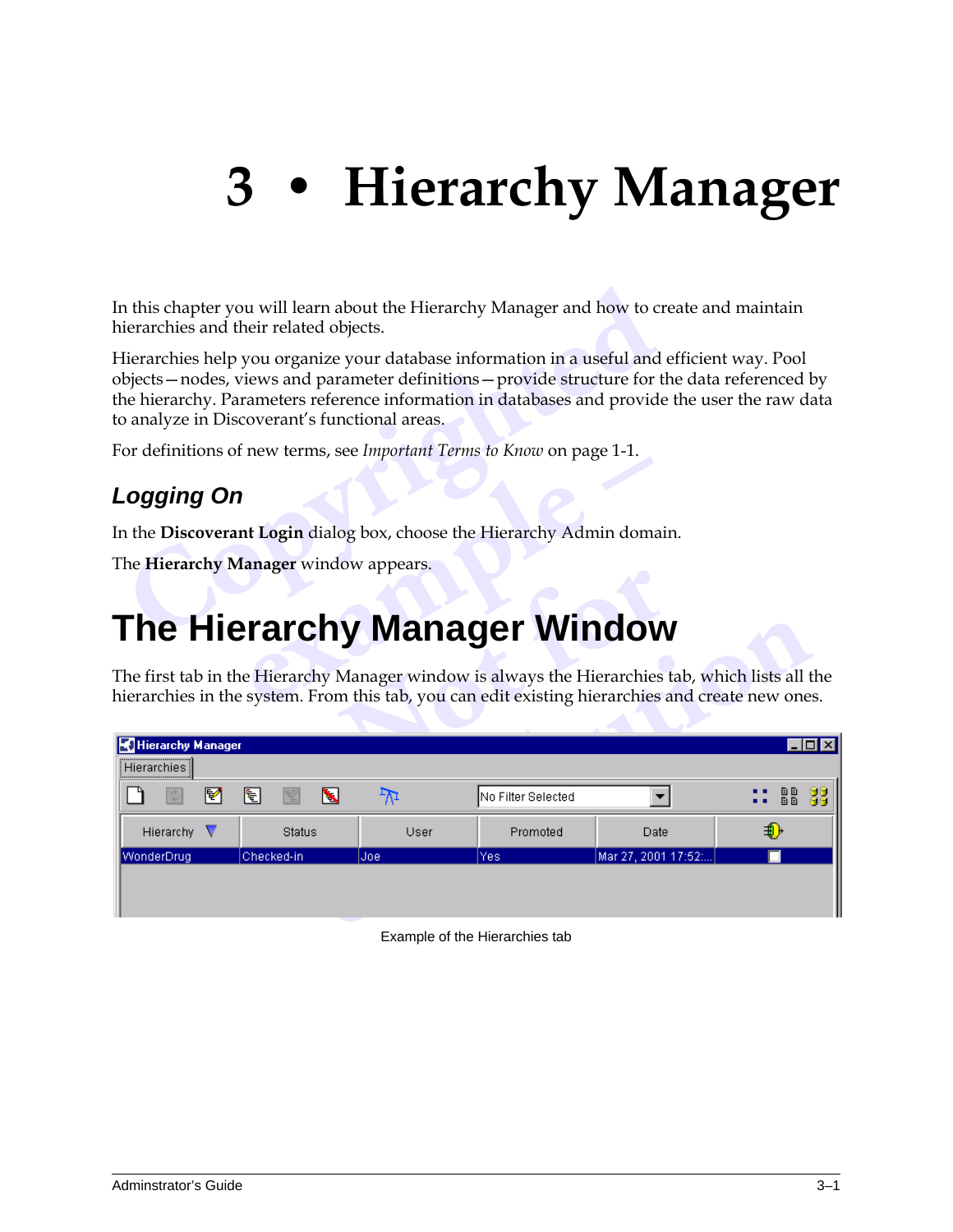The following columns present some basic information about each hierarchy listed:

- Hierarchy The name of the hierarchy.
- Status The status of the hierarchy (Checked-in, Checked-Out, or Removed).
- User The logon name of the last user to edit the hierarchy or currently editing the hierarchy.
- Promoted Whether the hierarchy has been promoted since it was last edited.
- <span id="page-15-1"></span>Date The date the hierarchy was last edited or, if being edited, checked-out.
	- $\bigoplus$  A check in this column indicates that this hierarchy contains the node, view or parameter definition for which you filtered (see *[Filtering](#page-17-0)* on page 3-4).

|                                                           | A check in this column indicates that this hierarchy contains the node<br>view or parameter definition for which you filtered (see Filtering on                                                  |
|-----------------------------------------------------------|--------------------------------------------------------------------------------------------------------------------------------------------------------------------------------------------------|
|                                                           | cross the top of the Hierarchies tab are a number of tools to help you work with hierarchies.                                                                                                    |
| <b>Name</b>                                               | <b>Function</b>                                                                                                                                                                                  |
| New Hierarchy                                             | Prompts you for a name for the new hierarchy, then opens the new<br>hierarchy in its own tab. The hierarchy can then be built by adding<br>nodes, parameters and connectors.                     |
| <b>Rollback</b><br><b>Hierarchy</b>                       | Resets the hierarchy to the last promoted state.                                                                                                                                                 |
| <b>Edit Hierarchy</b>                                     | Opens the hierarchy as a separate tab in Hierarchy Manager and lets<br>you edit it. Enabled only when the hierarchy is Checked-in.                                                               |
| View<br>Hierarchy                                         | Opens the hierarchy as a separate tab in Hierarchy Manager but<br>doesn't allow you to edit it.                                                                                                  |
| Promote<br>Hierarchy                                      | Promotes the last committed version of the selected hierarchy.<br>Enabled only when the hierarchy is Checked-in.                                                                                 |
| <b>Delete</b><br>Hierarchy<br>-or-<br>Re-add<br>Hierarchy | Delete Hierarchy removes the selected hierarchy from use. When a<br>deleted hierarchy is selected, the tool changes to Re-add Hierarchy.<br>Re-add Hierarchy places the hierarchy back into use. |
| Manage Units                                              | Displays the Units Manager dialog box, where you can add and delete<br>units of measure.                                                                                                         |
| Parameter<br><b>Definition Pool</b>                       | Displays the Parameter Definition Pool window, where you can work<br>with, create, and edit the parameter definition pool.                                                                       |
| Node Pool                                                 | Displays the Node Pool window, where you can work with, create, and<br>edit the node pool.                                                                                                       |
| View Pool                                                 | Displays the View Pool window, where you can work with, create, and<br>edit the view pools.                                                                                                      |
|                                                           | page 3-4).<br>he following table describes these tools.<br>Tool<br>$\mathcal{P}^{\mathbf{1}}$                                                                                                    |

<span id="page-15-0"></span>Near the center of the tool bar is the Filter drop-down list. Filtering is actually done in the pool windows (Parameter Definition Pool, Node Pool or View Pool) and reflected on the Hierarchies tab. If object names appear in the Filter drop-down list, you can select them to repeat previous filters. (For more information, see *Filtering* [on page 3-4](#page-17-0).)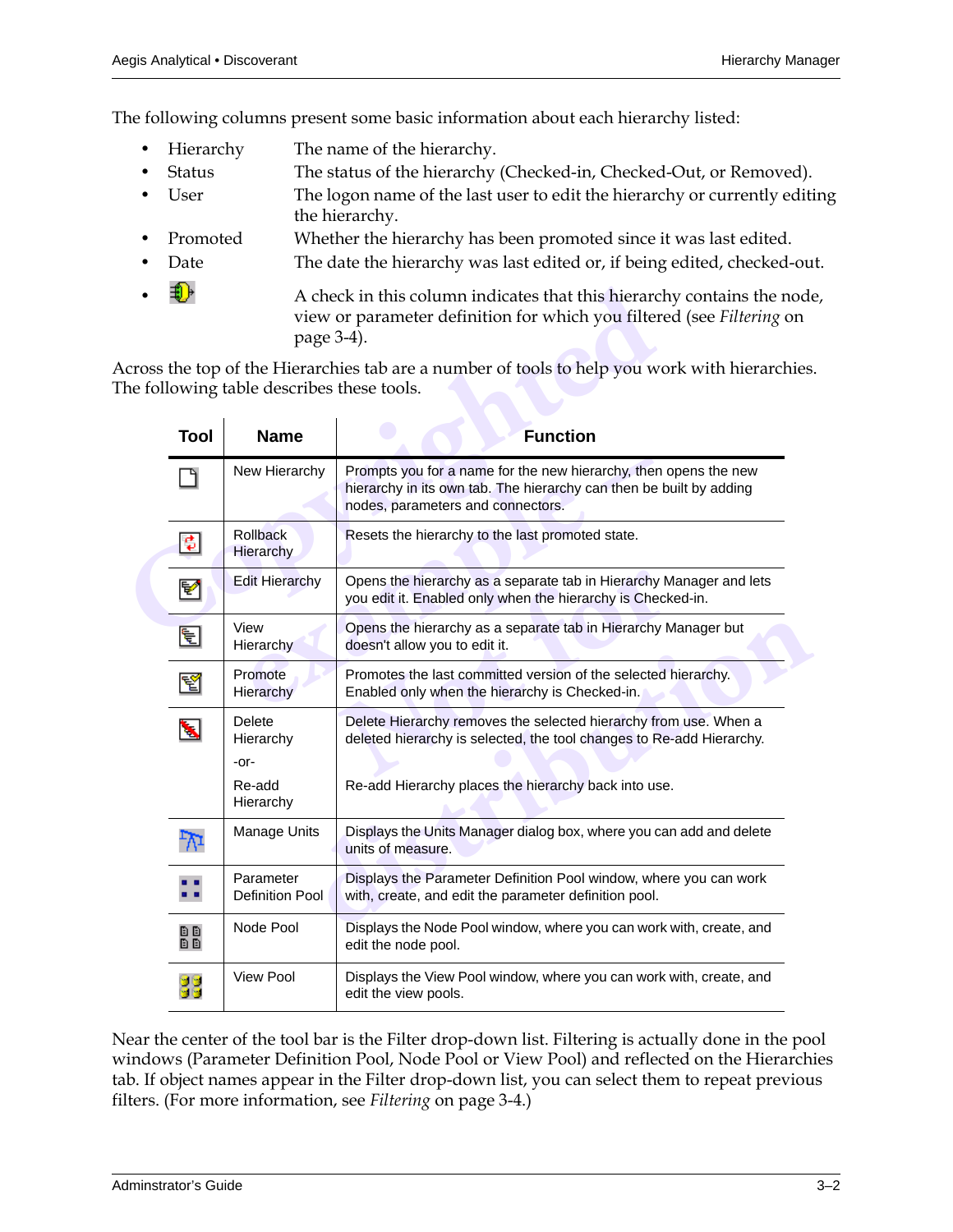There are also a number of right-click options available. Right-click a hierarchy to choose any of the following options:

- Rollback Hierarchy to last saved state
- Edit Hierarchy
- View Hierarchy
- Promote Hierarchy
- <span id="page-16-4"></span><span id="page-16-1"></span>• Delete Hierarchy / Re-add Hierarchy

## <span id="page-16-3"></span><span id="page-16-2"></span><span id="page-16-0"></span>**Working with Pools**

| hese have the same functions as the tools of the same name (and icon) in the toolbar. |             |                                          |                                                                                                                                                                                                                                                                                                                                                                                      |
|---------------------------------------------------------------------------------------|-------------|------------------------------------------|--------------------------------------------------------------------------------------------------------------------------------------------------------------------------------------------------------------------------------------------------------------------------------------------------------------------------------------------------------------------------------------|
|                                                                                       |             |                                          | <b>Norking with Pools</b>                                                                                                                                                                                                                                                                                                                                                            |
|                                                                                       |             |                                          | Ise the pool windows to view, create, and edit parameter definitions, nodes and views for us<br>y the hierarchies. Across the top of each pool tab are a number of tools to help you work wit<br>ools. The following table describes these tools. Most of the major functions these tools help y<br>erform are described in more detail late in this section.                        |
|                                                                                       | <b>Tool</b> | <b>Name</b>                              | <b>Function</b>                                                                                                                                                                                                                                                                                                                                                                      |
|                                                                                       |             | <b>New</b>                               | Displays the Add Parameter Definition, Add Node, or Add View dialog<br>box. Enabled only in Edit mode.                                                                                                                                                                                                                                                                               |
|                                                                                       |             | <b>Delete</b>                            | Deletes the selected parameter definition, node, or view. Enabled<br>only in Edit mode.                                                                                                                                                                                                                                                                                              |
|                                                                                       | Ø           | Edit                                     | Displays the Edit Parameter Definition, Edit Node, or Edit View dialog<br>box. Enabled only in Edit mode.                                                                                                                                                                                                                                                                            |
|                                                                                       | 睧           | Use as<br>Template                       | Copies the selected object and displays the Edit Parameter Definition,<br>Edit Node, or Edit View dialog box pre-populated with the copied<br>information. A new ID is assigned; you may want to change the name<br>to avoid having two objects with the same name. You can also edit<br>any of the other information. Enabled only in Edit mode.                                    |
|                                                                                       | Q           | Search/<br>Replace                       | Displays the Find & Replace dialog box, where you can search for<br>strings or values in different objects within Discoverant. Depending on<br>the functional area from which you search, different options will be<br>available to you. You can also use the Find & Replace dialog box to<br>replace certain object references. For more information, see<br>Searching on page 3-4. |
|                                                                                       | ⊕           | Filter                                   | Lets you find and mark hierarchies containing certain parameter<br>definitions, nodes, or views. For more information, see Filtering on<br>page 3-4.                                                                                                                                                                                                                                 |
|                                                                                       | ▩           | Launch<br>Separate<br><b>HTML Window</b> | Displays the properties information in a separate window. The second<br>window floats and remains open until you close it. This is an excellent<br>way to compare the properties of two or more objects.                                                                                                                                                                             |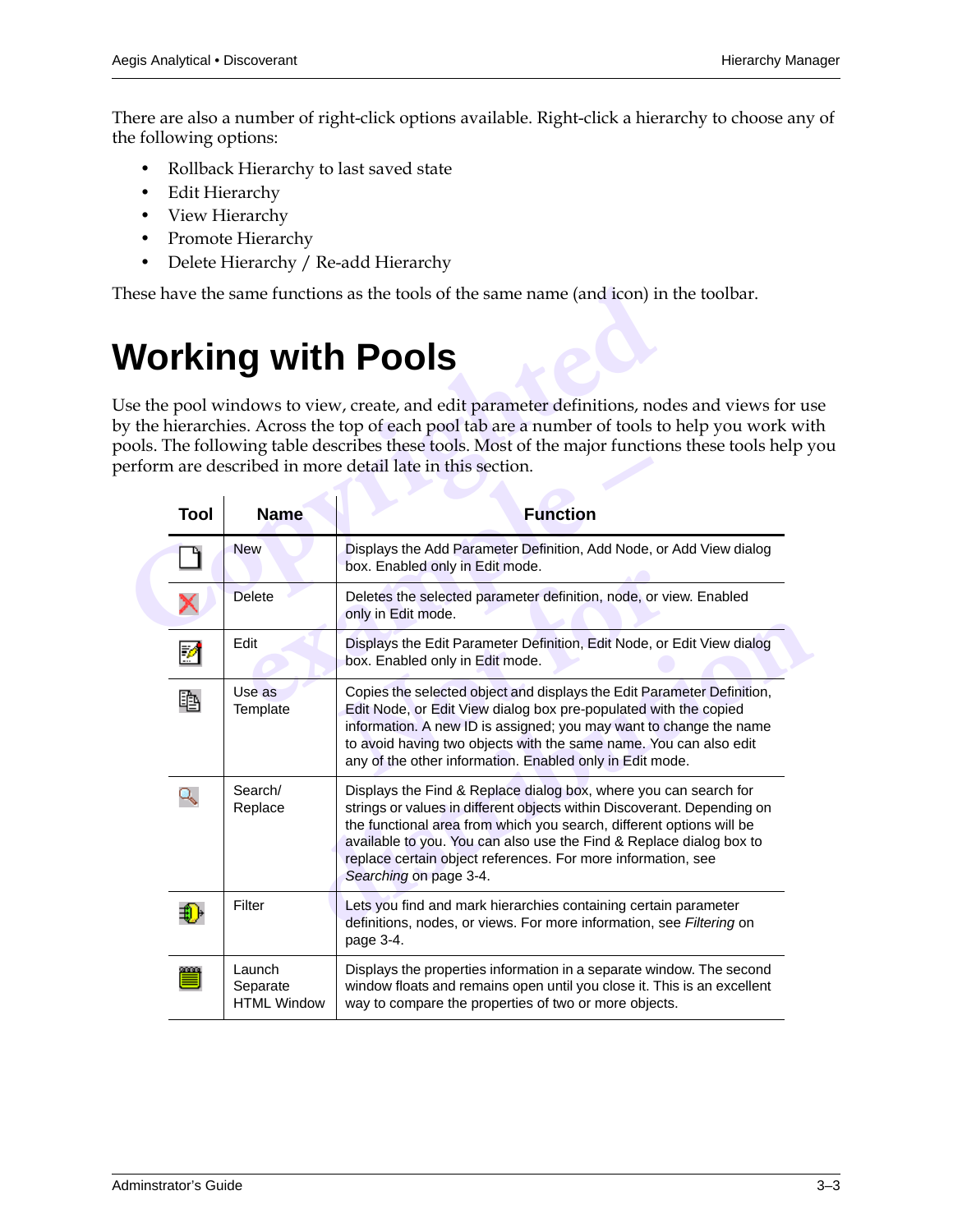There are also a number of right-click options available. Right-click a pool object on the left side of the window to choose any of the following options:

- Validated Marks the selected node validated or non-validated.
- Delete
- Edit
- <span id="page-17-2"></span>• Use As Template

The last three have the same functions as the tools of the same name (and icon) in the toolbar.

#### <span id="page-17-4"></span><span id="page-17-0"></span>*Filtering*

**Contains Example 15**<br> **Conserved Example 10**<br> **Conserved Example 10**<br> **Copyright** 1 and the Hierarchies tab, hierarchies containing the parameties<br>
for which you filter.<br> **Copyright 1 and the Parameter Definition Pool, N** Filtering is done from the Parameter Definition Pool, Node Pool, or View Pool dialog boxes. It lets you mark, in the Hierarchies tab, hierarchies containing the parameter definition, node or view for which you filter.

#### **To filter for a parameter definition, node or view:**

- 1. Select the object on the left side of the **Parameter Definition Pool**, **Node Pool**, or **View Pool** dialog box.
- 2. Click **Filter** .

If you look at the **Hierarchies** tab again, the hierarchies containing the filtered object have a

**example 12 and 12 and 12 and 12 and 12 and 12 and 12 and 12 and 12 and 12 and 12 and 12 and 12 and 12 and 12 and 12 and 12 and 12 and 12 and 12 and 12 and 12 and 12 and 12 and 12 and 12 and 12 and 12 and 12 and 12 and 12** check mark in the  $\bigoplus$  (Filter) column. The name of the filtered object appears in the Filter dropdown list.

#### <span id="page-17-3"></span><span id="page-17-1"></span>*Searching*

column. The name of the filtered object appending<br>object appending on the pools and hierarchies. So<br>epending on the dialog box from which you<br>log box, click the **Advanced** tab to begin. Use the **Find & Replace** dialog box to search the pools and hierarchies. Some options may be grayed out and unavailable, depending on the dialog box from which you selected **Search**.

- 1. Click **Search** .
- 2. In the **Find & Replace** dialog box, click the **Advanced** tab to begin.
- <span id="page-17-5"></span>dialog box to search the pools and hierarchies. Some options may be ble, depending on the dialog box from which you selected **Search**.<br> **e** dialog box, click the **Advanced** tab to begin.<br>
the drop-down list. Possible data 3. Select a **Data Type** in the drop-down list. Possible data types are String, Numeric, Date, and Integer.
- 4. In **Match** drop-down list, select either "**any of the following**" (Boolean OR) or "**all of the following**" (Boolean AND).
- 5. Select one or more of the following criteria.

| Criteria          | <b>Search Function</b>                                                                                          |
|-------------------|-----------------------------------------------------------------------------------------------------------------|
| <b>BOM Column</b> | TRUE/FALSE option. True if the node is a BOM (Bill of Materials)<br>node.                                       |
| Code Column Value | Searches hierarchies and parameter definition pools for parameters<br>containing the entered code column value. |
| Column Value      | Searches the values in the columns.                                                                             |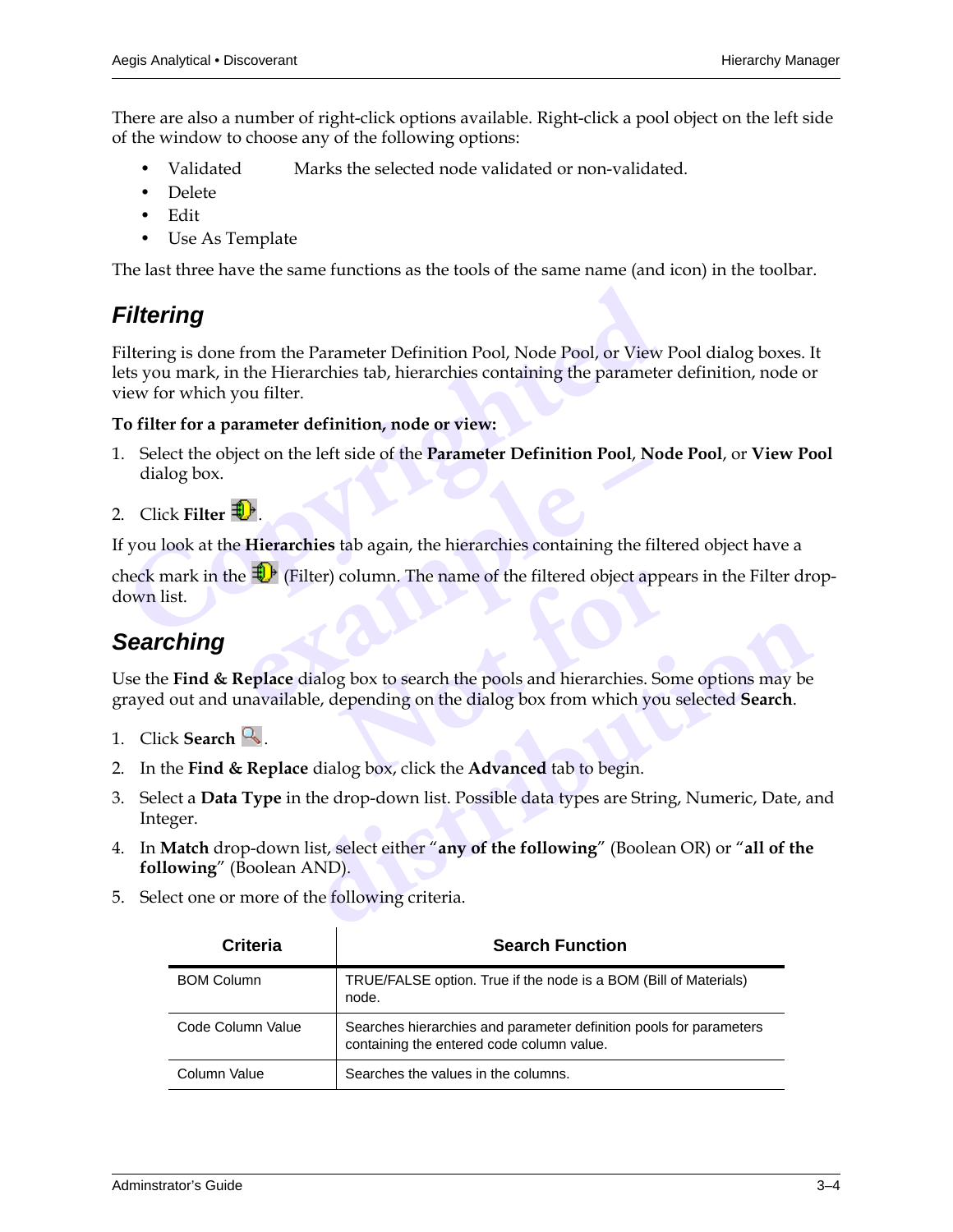| <b>Criteria</b>            | <b>Search Function</b>                                                                                                                                                                                                                                                                                                             |
|----------------------------|------------------------------------------------------------------------------------------------------------------------------------------------------------------------------------------------------------------------------------------------------------------------------------------------------------------------------------|
| Connector                  | TRUE/FALSE option. TRUE if the node is a connector node (a pointer<br>to another node).                                                                                                                                                                                                                                            |
| Description                | Searches the object descriptions.                                                                                                                                                                                                                                                                                                  |
| Name                       | Searches the object names.                                                                                                                                                                                                                                                                                                         |
| Node Column                | Searches names of columns referenced by a node.                                                                                                                                                                                                                                                                                    |
| Replicate Identifier       | Searches the contents of a Replicate column belonging to the view<br>pool object.                                                                                                                                                                                                                                                  |
| Source Column Name         | Searches the parameter definitions for the source column names.                                                                                                                                                                                                                                                                    |
| Units                      | Unit of Measure. Searches the units label in the MDE Leaf/Parameter<br>definition.                                                                                                                                                                                                                                                 |
| Unusable                   | TRUE/FALSE option. TRUE if the object is not usable (see Usable<br>below).                                                                                                                                                                                                                                                         |
| Usable                     | TRUE/FALSE option. TRUE if the object has all references in place. If<br>a view name, column name, etc., is invalid or blank, the search<br>returns a FALSE.                                                                                                                                                                       |
| <b>View Name</b>           | Searches the name of the referenced context view.                                                                                                                                                                                                                                                                                  |
| Click the <b>Find</b> tab. | The SearchOrigin field displays the node, leaf, or object from the parent window from<br>you selected Search. When you search a hierarchy, the search will include only objects<br>underneath the selected object (unless you select Entire Hierarchy; see below). When<br>search a pool, the search will include the entire pool. |
|                            | In the Find what field, enter the string or value you want to search for. What you type<br>$\blacksquare$                                                                                                                                                                                                                          |

6. Click the **Find** tab.

splays the node, leaf, or object from the parent you search a hierarchy, the search will incl<br>oject (unless you select **Entire Hierarchy**; see<br>vill include the entire pool.<br>er the string or value you want to search for<br>cte The **SearchOrigin** field displays the node, leaf, or object from the parent window from which you selected **Search**. When you search a hierarchy, the search will include only objects at or underneath the selected object (unless you select **Entire Hierarchy**; see below). When you search a pool, the search will include the entire pool.

- 7. In the **Find what** field, enter the string or value you want to search for. What you type depends on what you selected in the **Advanced** tab.
- 8. Customize your search, if desired:
	- Select **Exact Match** to search only for exact matches to the string or value you entered. If **Exact Match** is not selected, partial matches will be included in the results.
- When you search a hierarchy, the search will include only objects at ed object (unless you select **Entire Hierarchy**; see below). When you cch will include the entire pool.<br> **L**, enter the string or value you want to searc • Select **Entire Hierarchy** to search the whole hierarchy. If you don't select this, only the object displayed in **SearchOrigin** will be searched. (This does not affect searches within pools.)
	- Select **Restart Search** to clear previous search results. Leave **Restart Search** cleared to search objects in the results list when you click Find Next.
- 9. Click **Find Next** to search for results one at a time. If **Restart Search** is not selected and previous results are visible, **Find Next** will find matching results in the results list first.

Click **Find All** to find and list all results matching your criteria.

10. Click **Close** to close the **Find & Replace** dialog box.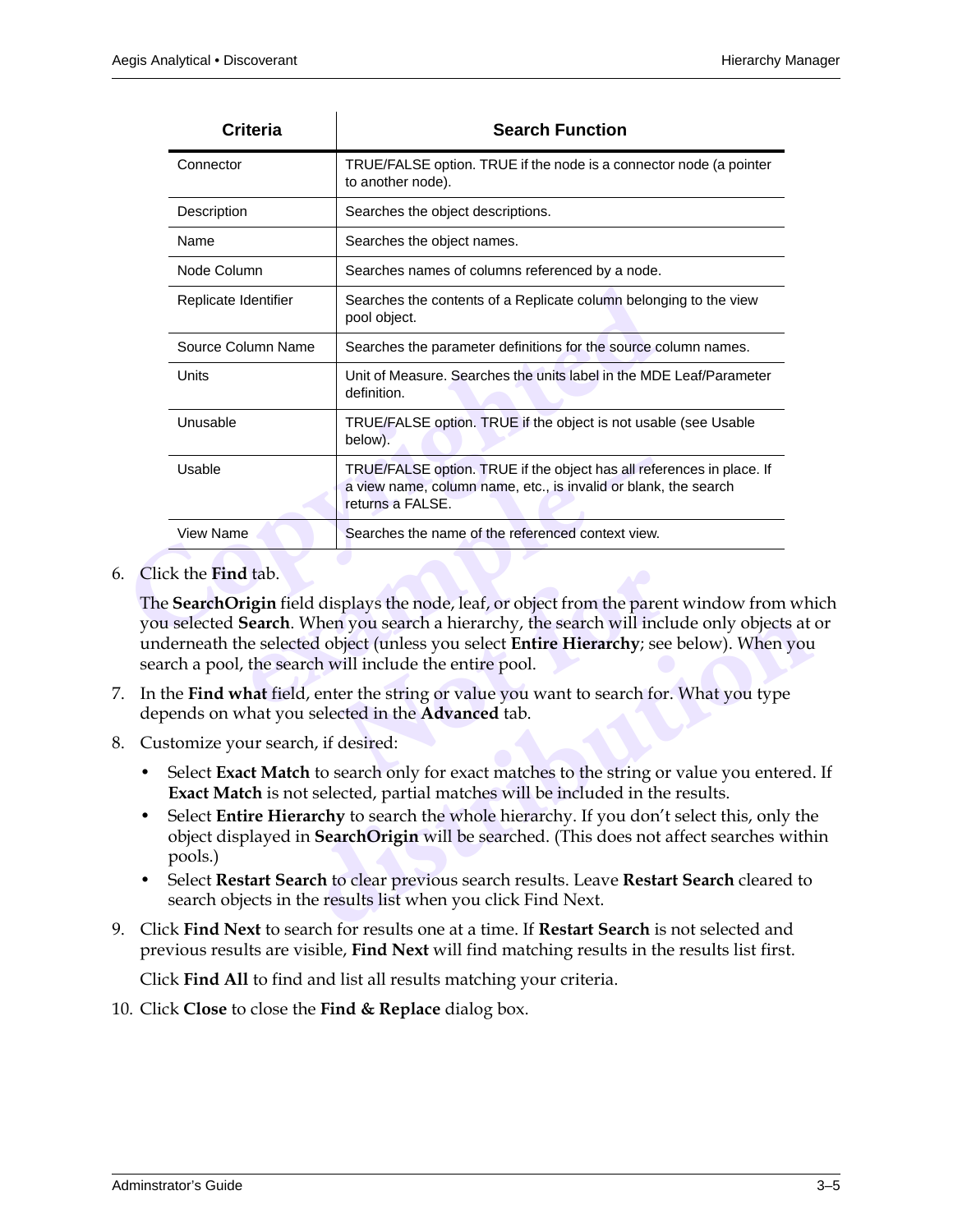#### <span id="page-19-5"></span>**Search Results**

Right-click a result to get a pop-up list. These options will be the same as the right-click options in the parent window.

Double-click a result to display and highlight it in the hierarchy tree or pool in the parent window.

#### <span id="page-19-4"></span><span id="page-19-3"></span>**Replacing References to Views and Source Views**

the **Replace** tab is available only to system administrators using the **Advertiment or Add/Edit View** dialog boxes in Edit mode.<br>
Only exact matches can be replaced. Replace only works when the **View I** in the **Advanced** t The **Replace** tab is available only to system administrators using the **Add/Edit Parameter Definition** or **Add/Edit View** dialog boxes in Edit mode.

Only exact matches can be replaced. Replace only works when the **View Name** option is selected on the **Advanced** tab.

From the **Add/Edit Parameter Definition** tab, only the referenced View name can be replaced.

From the **Add/Edit View** tab, only the referenced Source View name can be replaced.

- 1. In the **Replace with** field, enter a string with which to replace found matches.
- 2. Click **Replace** to replace the selected match.

<span id="page-19-2"></span><span id="page-19-1"></span>Click **Replace All** to replace all matches.

#### <span id="page-19-0"></span>*Comparing Pool Objects*

It may be useful to see the properties of two or more pool objects (parameter definitions, nodes or views) at the same time. To do this, in any pool window, select a pool object and click **Launch** 

**e with** field, enter a string with which to replace found<br>to replace the selected match.<br>**All to replace all matches.**<br>**Pool Objects**<br>o see the properties of two or more pool objects (paran<br>mme time. To do this, in any po **PECTS**<br>perties of two or more pool objects (parame<br>do this, in any pool window, select a pool of<br>. The properties of the pool object are displa<br>nere on the screen and will remain open and<br>pool object in the main pool wind **a**. To do this, in any pool window, select a pool object and click **Laun**  $\mathbf{r} \equiv 0$ . The properties of the pool object are displayed in a separate symber on the screen and will remain open and on top until you clear p **Separate HTML Window**  $\equiv$ **.** The properties of the pool object are displayed in a separate window you can move anywhere on the screen and will remain open and on top until you close it.

You can now select another pool object in the main pool window; its properties will be displayed on the right side of the window. You may display the properties of a third pool object by

selecting the object and clicking  $\blacksquare$  again. You can open as many separate windows as you need.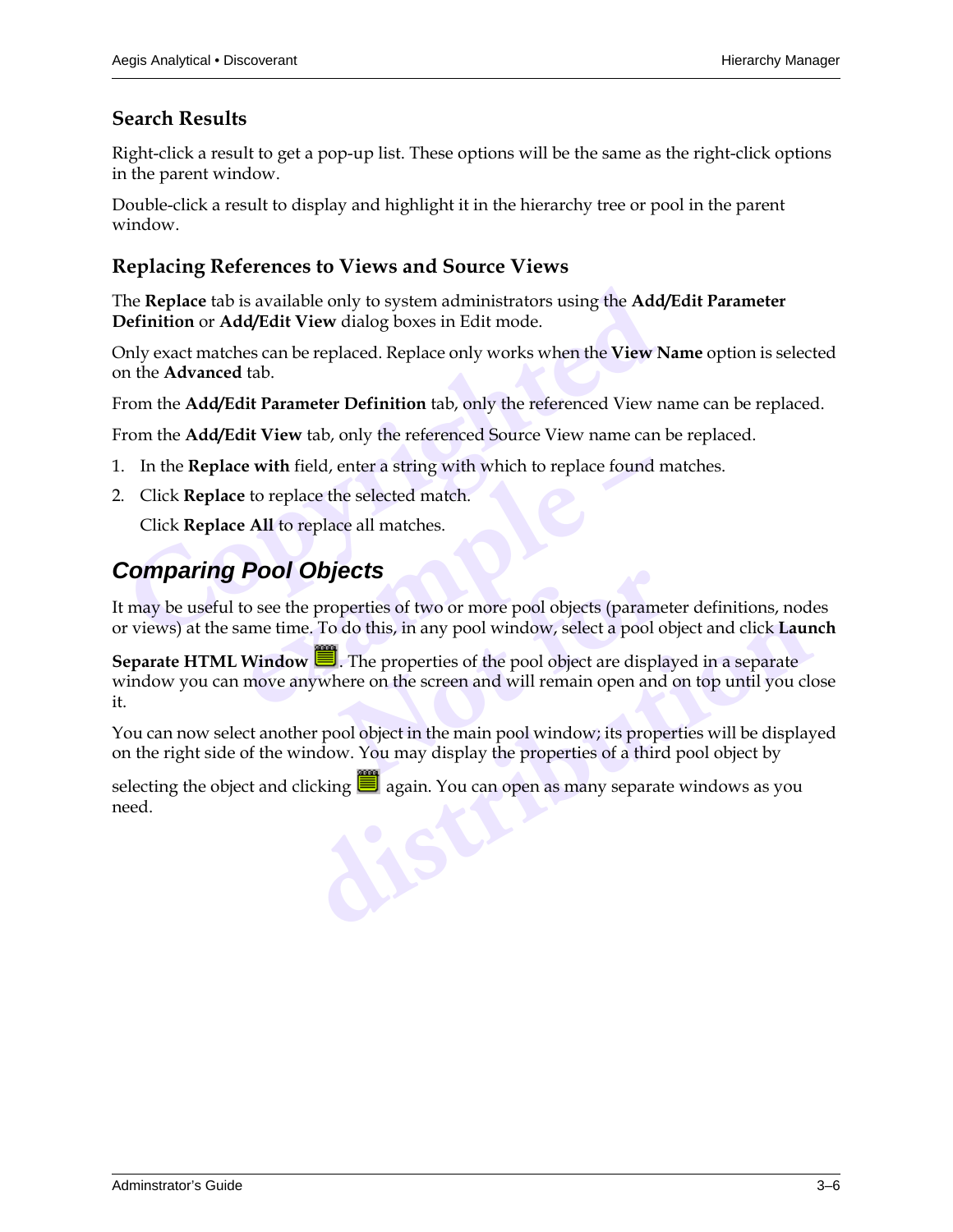#### <span id="page-20-8"></span><span id="page-20-0"></span>*The Parameter Definition Pool*

To make any changes to the parameter definition pool, you must click **Edit** at the bottom of the window to enter Edit mode.

#### <span id="page-20-2"></span><span id="page-20-1"></span>**Adding a Parameter Definition**

- 1. In the **Parameter Definition Pool** window, click **New**  $\Box$ .
- <span id="page-20-6"></span>2. In the **Add Parameter Definition** dialog box, enter a **Name** and **Description** for the new parameter definition.
- In the **Add Parameter Definition** dialog box, enter a **Name** and **Desc**<br>parameter definition.<br>Select a **Default View**. (These views are from the View pool.) This vie<br>populate the source and code columns.<br>Select a **Source C** 3. Select a **Default View**. (These views are from the View pool.) This view will be used to populate the source and code columns.
- 4. Select a **Source Column**. The source column contains the parameter data.
- 5. If the **Column Type** is numeric, you can also select a **Unit** (unit of measure) and enter a **Number of Decimals** (how many decimals will be displayed).
- 6. Edit the **Code Columns** values as needed.

The code columns listed are determined by the Default View. Each view has a defined set of code columns.

#### **To add a value to a code column:**

- a. Click **Add**.
- b. In the **Add Code Values** dialog box, enter a code value for each code column listed.
- c. When you're finished adding code values, click **OK**.

<span id="page-20-7"></span><span id="page-20-4"></span><span id="page-20-3"></span>**Columns** values as needed.<br>
mns listed are determined by the Default View. Each v<br> **e to a code column:**<br> **d Code Values** dialog box, enter a code value for each of<br>
i're finished adding code values, click **OK**.<br>
Select a **es** dialog box, enter a code value for each co<br>adding code values, click **OK**.<br>ting row of code values and click **Use as Ter**<br>og box, pre-populated with the code values<br>de values as needed, then click **OK**.<br>**es:**<br>llues, t **Example 20** analog box, enter a code value for each code column issed.<br>
hed adding code values, click **OK**.<br>
existing row of code values and click **Use as Template**. This display<br>
dialog box, pre-populated with the code v You can also select an existing row of code values and click **Use as Template**. This displays the **Add Code Values** dialog box, pre-populated with the code values from the original row of code values. Edit the code values as needed, then click **OK**.

#### **To edit code column values:**

- a. Select a row of code values, then click **Edit**.
- b. In the **Add Code Values** dialog box, for each code column listed, you can edit the matching code value.
- c. When you're finished editing code values, click **OK**.

#### **To delete code column values:**

Select a row of code values, then click **Delete**.

7. Click **OK** to save any changes you made and close the **Add Parameter Definition** dialog box. Click **Cancel** to close the dialog box and ignore any changes.

#### <span id="page-20-5"></span>**To delete a parameter definition:**

Select a parameter definition, then click **Delete**  $\blacktriangleright$ .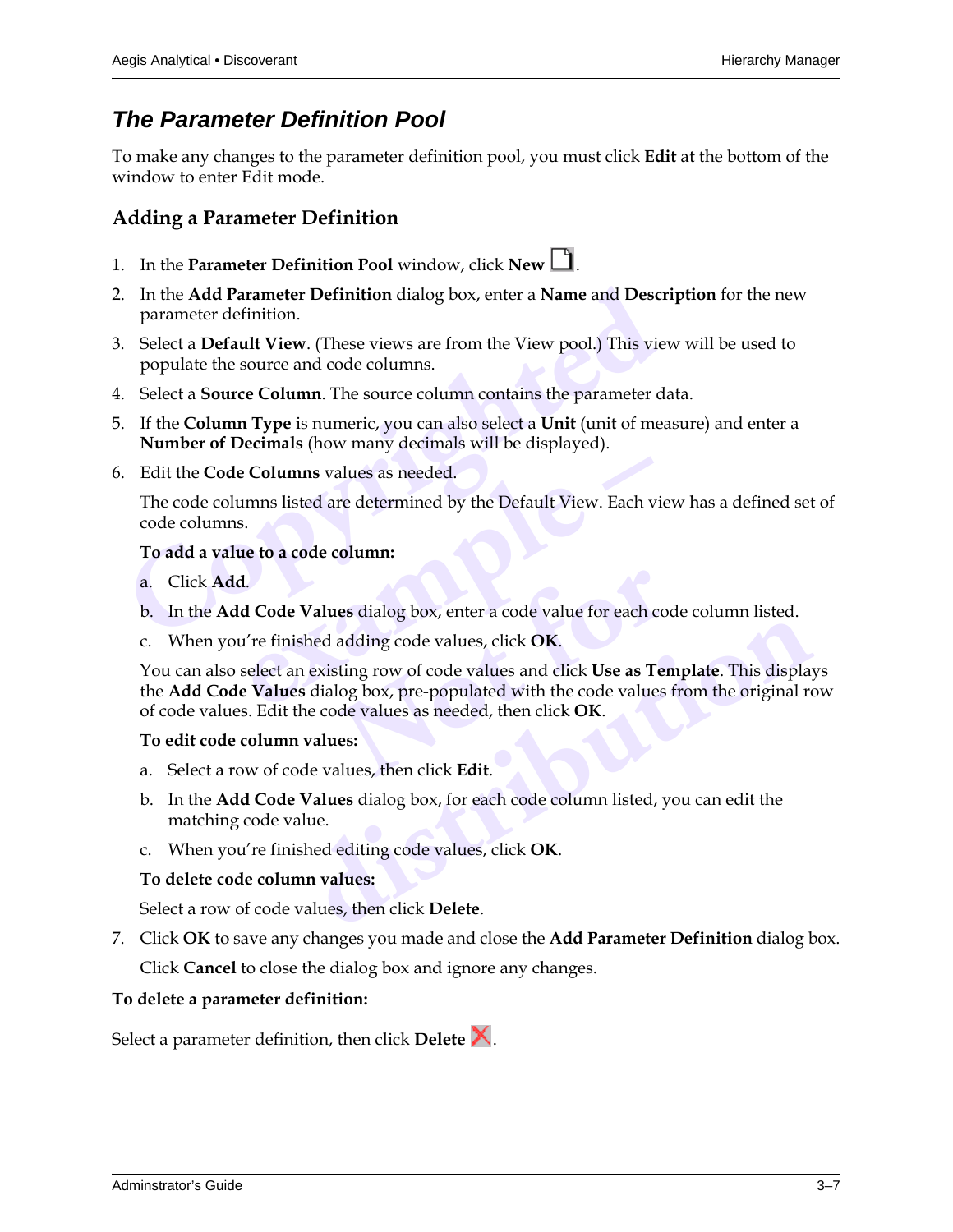#### *Use as Template*

Another way to create a new parameter definition is to build one based on an existing definition.

Select a parameter definition, then click **Use as Template** . The new parameter definition appears in the **Edit Parameter Definition** dialog box.

The system generates a new **ID** for the new parameter definition. You should change the name and description of the new parameter definition to avoid confusion later. Edit the rest of the parameter definition as needed, then click **OK**. (For more information, see *[Editing a Parameter](#page-21-0)  Definition* on page 3-8.)

#### <span id="page-21-5"></span><span id="page-21-0"></span>**Editing a Parameter Definition**

- 1. In the **Parameter Definition Pool** window, select a parameter definition, then click **Edit** .
- 2. In the **Edit Parameter Definition** dialog box, edit the fields and code columns as needed. For more information on these, see *Adding a Parameter Definition* on page 3-7.
- 3. Click **OK** to save any changes you made and close the **Edit Parameter Definition** dialog box.

<span id="page-21-6"></span>Click **Cancel** to close the dialog box and ignore any changes.

#### <span id="page-21-1"></span>*The Node Pool*

**Compare 2 Compare 3-8.)**<br> **Compare 3-8.**<br> **Compare 2-8.**<br> **Compare 2-8.**<br> **Compare 2-8.**<br> **Compare 2-8.**<br> **Compare 2-8.**<br> **Compare 2-8.**<br> **Compare 2-8.**<br> **Compare 2-8.**<br> **Compare 2-8.**<br> **Compare 2-8.**<br> **Compare 2-8.**<br> ave any changes you made and close the Edit Parameter to close the dialog box and ignore any changes.<br> **OOI**<br>
nges to the node pool, you must click Edit at the bottom<br> **e**<br> **e**<br> **e**<br> **ool** window, click New  $\Box$ . To make any changes to the node pool, you must click **Edit** at the bottom of the window to enter Edit mode.

#### <span id="page-21-2"></span>**Adding a Node**

- 1. In the **Node Pool** window, click **New** .
- <span id="page-21-7"></span>2. In the **Add Node** dialog box, enter a **Name** and **Description** for the new node.
- **Solution Solution Solution Solution Solution Solution Solution Solution Solution Solution Solution Solution Solution Solution Solution Solution Solution Solution Solution Solution Solution Solution Solution Solution Solut** 3. Select a **Default View**. (These views are from the View pool.) This view will be used to select conditional columns.
- <span id="page-21-4"></span>4. Select **This is a Conditional Node** to create a conditional node.

<span id="page-21-3"></span>**dow, click New <b>C**<br> **dow, click New C**<br> **dow, enter a Name and Description** for the new node.<br> **c** (These views are from the View pool.) This view will be used to selectional Node to create a conditional node.<br>
onal node, If you create a conditional node, you must define the columns to be conditioned and the values by which you want to restrict the columns.

- a. Under the **Columns** field, click **Add** to add a column.
- b. In the **Add Column** dialog box, select a column and click **OK**.

Add as many columns as you need.

- c. To add a value for each column, select the column then click **Add** under the **Values** field.
- d. In the **Add Code Values** dialog box, enter a value and click **OK**.

To remove a column or value, select the column or value then click **Remove** under the respective field.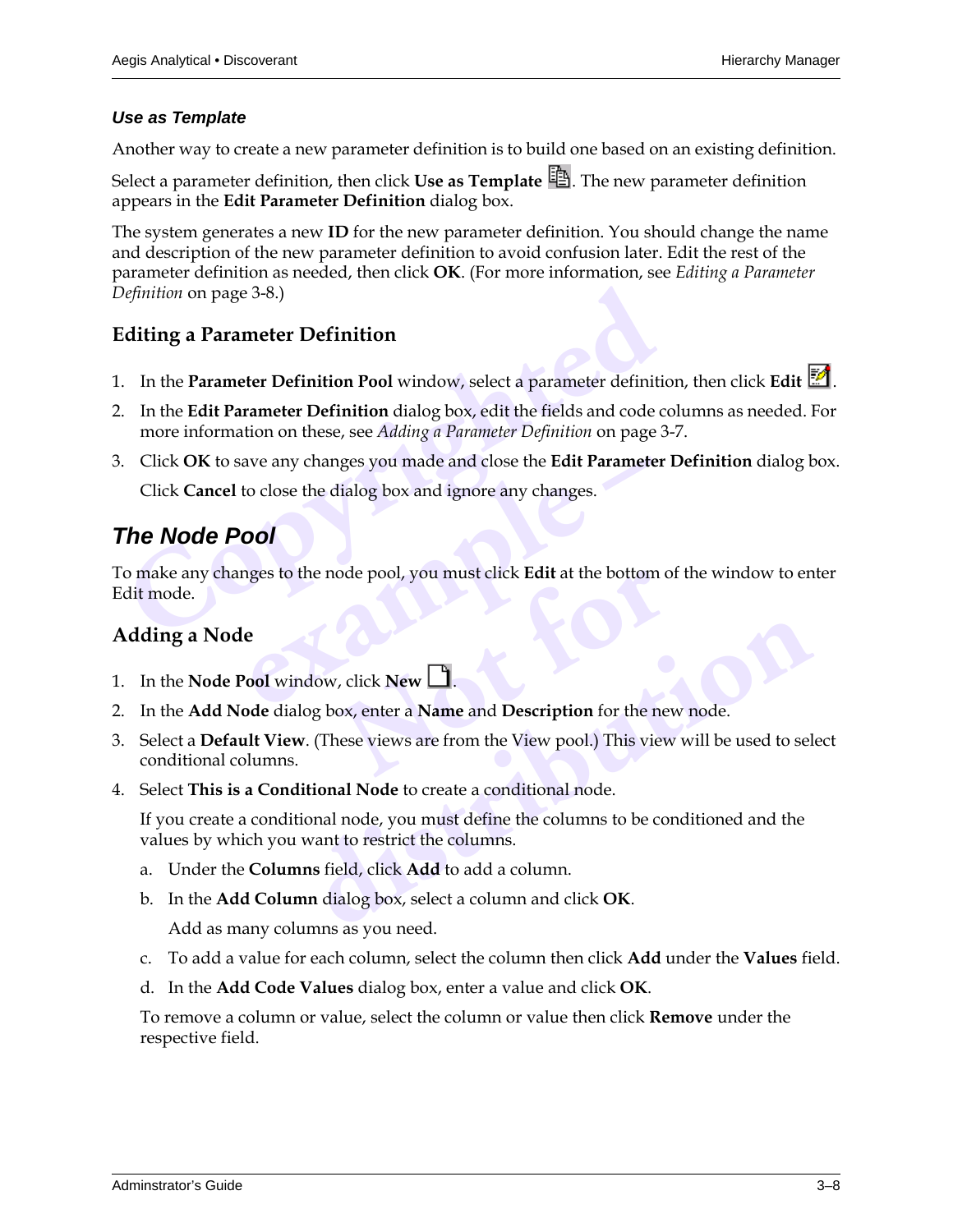5. Select **This is a BOM Node** to create a BOM (Bill of Materials) node.

<span id="page-22-4"></span>You cannot edit the **BOM Column** or **BOM Column Type** fields. The **BOM Column** is the global column name representing the BOM level number. The **BOM Column Type** is the database type of the BOM column. Both are set during system configuration.

If you create a BOM node, enter the following information:

- a. In the Initial Value field, enter the initial level this node represents within the BOM (e.g., 02).
- b. In the Minimum Value field, enter the minimum level this node may reference within the BOM (e.g., 01).
- 6. Click **OK** to save any changes you made and close the **Add Node** dialog box.

<span id="page-22-5"></span>Click **Cancel** to close the dialog box and ignore any changes.

#### **To delete a node:**

Select a node, then click **Delete**  $\mathbb{X}$ 

#### *Use as Template*

Another way to create a new node is to build one based on an existing definition. Select a node,

then click **Use as Template** . The new node appears in the **Edit Node** dialog box.

**EXECTS By EXECTS BY THE EXECTS BY THE SET AND THE SET AND THE SET AND THE SET AND CONFORM CONFORM CONFORM CONFORM CONFORM SCHEET A node:**<br> **Colect a node:**<br> **Colect a node:**<br> **Colect a node:**<br> **Colect a node:**<br> **Colect a** reate a new node is to build one based on an existing d<br> **Template** <sup>[23</sup>]. The new node appears in the **Edit Node**<br>
ates a new **ID** for the new node. You should change the<br>
co avoid confusion later. Edit the rest of the n **Not for** The system generates a new **ID** for the new node. You should change the name and description of the new node to avoid confusion later. Edit the rest of the node as needed, then click **OK**. (For more information, see *Editing a Node* on page 3-9.)

#### <span id="page-22-7"></span><span id="page-22-0"></span>**Editing a Node**

- 1. In the **Node Pool** window, select a node, then click **Edit**
- 2. In the **Edit Node** dialog box, edit the fields as needed. For more information on these, see *[Adding a Node](#page-21-2)* on page 3-8.
- 3. Click **OK** to save any changes you made and close the **Edit Node** dialog box.

<span id="page-22-8"></span>Click **Cancel** to close the dialog box and ignore any changes.

#### <span id="page-22-1"></span>*The View Pool*

iting a Node on page 3-9.)<br>dow, select a node, then click **Edit 3.1**<br>og box, edit the fields as needed. For more information on these, see<br>3-8.<br>changes you made and close the **Edit Node** dialog box.<br>the dialog box and igno To make any changes to the view pool, you must click **Edit** at the bottom of the window to enter Edit mode.

#### <span id="page-22-3"></span><span id="page-22-2"></span>**Adding a View**

- 1. In the **View Pool** window, click **New**  $\Box$ .
- 2. In the **Add View** dialog box, enter a **Name** and **Description** for the new view.
- <span id="page-22-9"></span><span id="page-22-6"></span>3. Select a **Source View**. (These views are from the ECI pool.)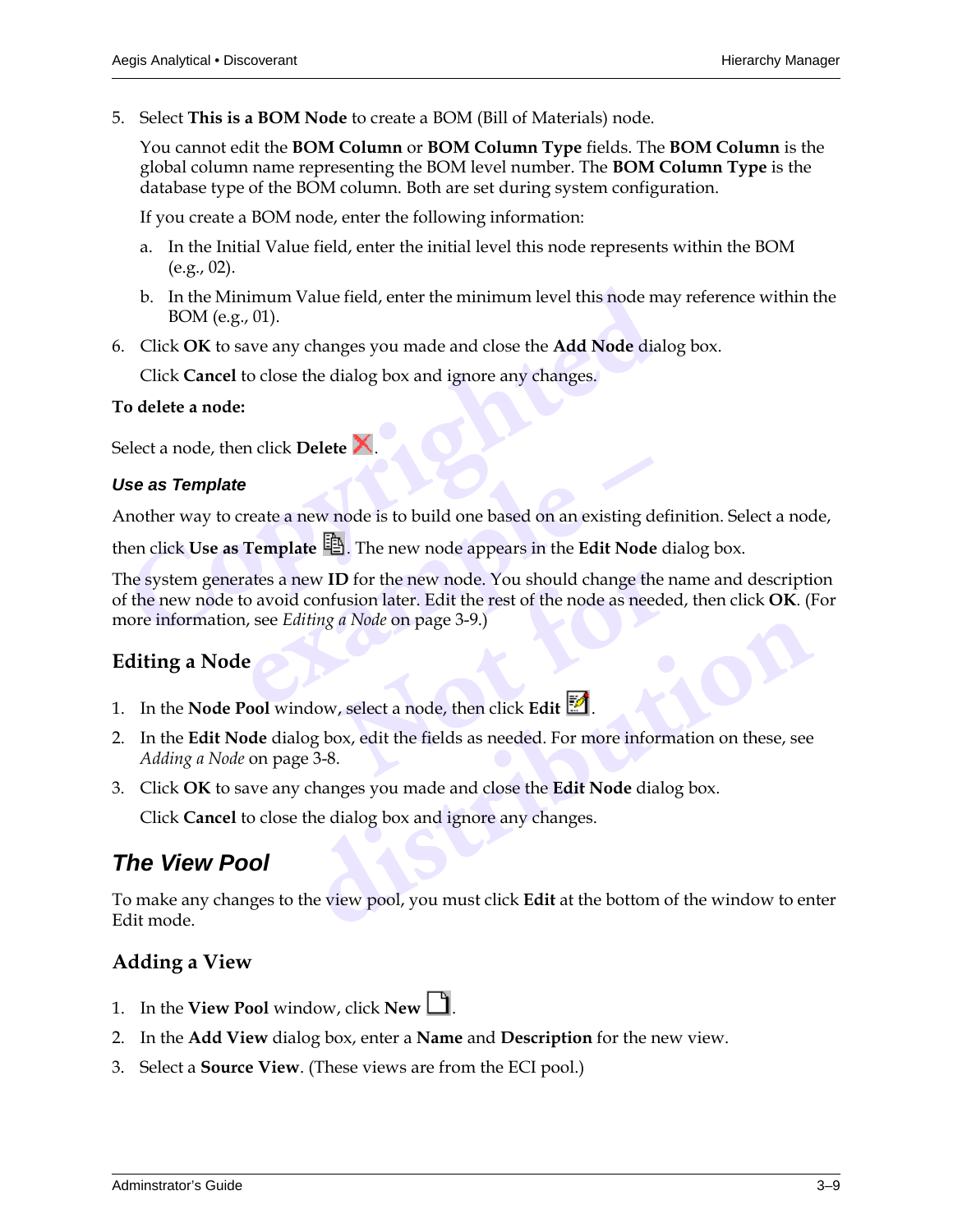- <span id="page-23-3"></span><span id="page-23-1"></span>4. To create a continuous parameter view, select **Continuous Attributes**:
	- a. From the **Date/Time Column** drop-down list, select the column that will become the timestamp column for this view.
	- b. In the **Time Stamp Group Name** field, enter a name for the offset group to be used in Analysis Group Creation.
- 5. To create a replicate parameter view, select **Replicate Identifier**.

<span id="page-23-9"></span><span id="page-23-7"></span><span id="page-23-2"></span>To identify replicate identifier column(s), choose one or more columns on the left side and move them to the right.

6. To create code columns within the view, select **Code Columns**.

From the right.<br>
To create code columns within the view, select **Code Columns.**<br>
To identify code columns, choose one or more columns on the left side right. These columns are now identified as code columns.<br>
In the **Restr** To identify code columns, choose one or more columns on the left side and move them to the right. These columns are now identified as code columns.

- <span id="page-23-8"></span>7. In the **Restriction String** field, enter any additional SQL restrictions needed.
- 8. Click **OK** to save any changes you made and close the **Add View** dialog box.

<span id="page-23-4"></span>Click **Cancel** to close the dialog box and ignore any changes.

#### **To delete a view:**

Select a view, then click **Delete**  $\lambda$ .

#### *Use as Template*

Another way to create a new view is to build one based on an existing definition. Select a view,

then click **Use as Template** . The new view appears in the **Edit View** dialog box.

to close the dialog box and ignore any changes.<br> **example 12**<br> **example 4**<br> **example 4**<br> **example 4**<br> **example 4**<br> **example 4**<br> **example 4**<br> **example 4**<br> **example 4**<br> **example 4**<br> **example 4**<br> **example 4**<br> **example 4**<br> **ex** view is to build one based on an existing def<br>**E**. The new view appears in the **Edit View** d<br>**D** for the new view. You should change the usion later. Edit the rest of the view as neede<br>a View on page 3-10.) te **E**. The new view appears in the **Edit View** dialog box.<br>
ew **ID** for the new view. You should change the name and description<br>
fusion later. Edit the rest of the view as needed, then click **OK**. (If<br>
iting a View on pa The system generates a new **ID** for the new view. You should change the name and description of the new view to avoid confusion later. Edit the rest of the view as needed, then click **OK**. (For more information, see *Editing a View* on page 3-10.)

#### <span id="page-23-5"></span><span id="page-23-0"></span>**Editing a View**

- 1. In the **View Pool** window, select a view, then click **Edit** .
- 2. In the **Edit View** dialog box, edit the fields and columns as needed. For more information on these, see *Adding a View* on page 3-9.
- 3. Click **OK** to save any changes you made and close the **Edit View** dialog box.

<span id="page-23-6"></span>Click **Cancel** to close the dialog box and ignore any changes.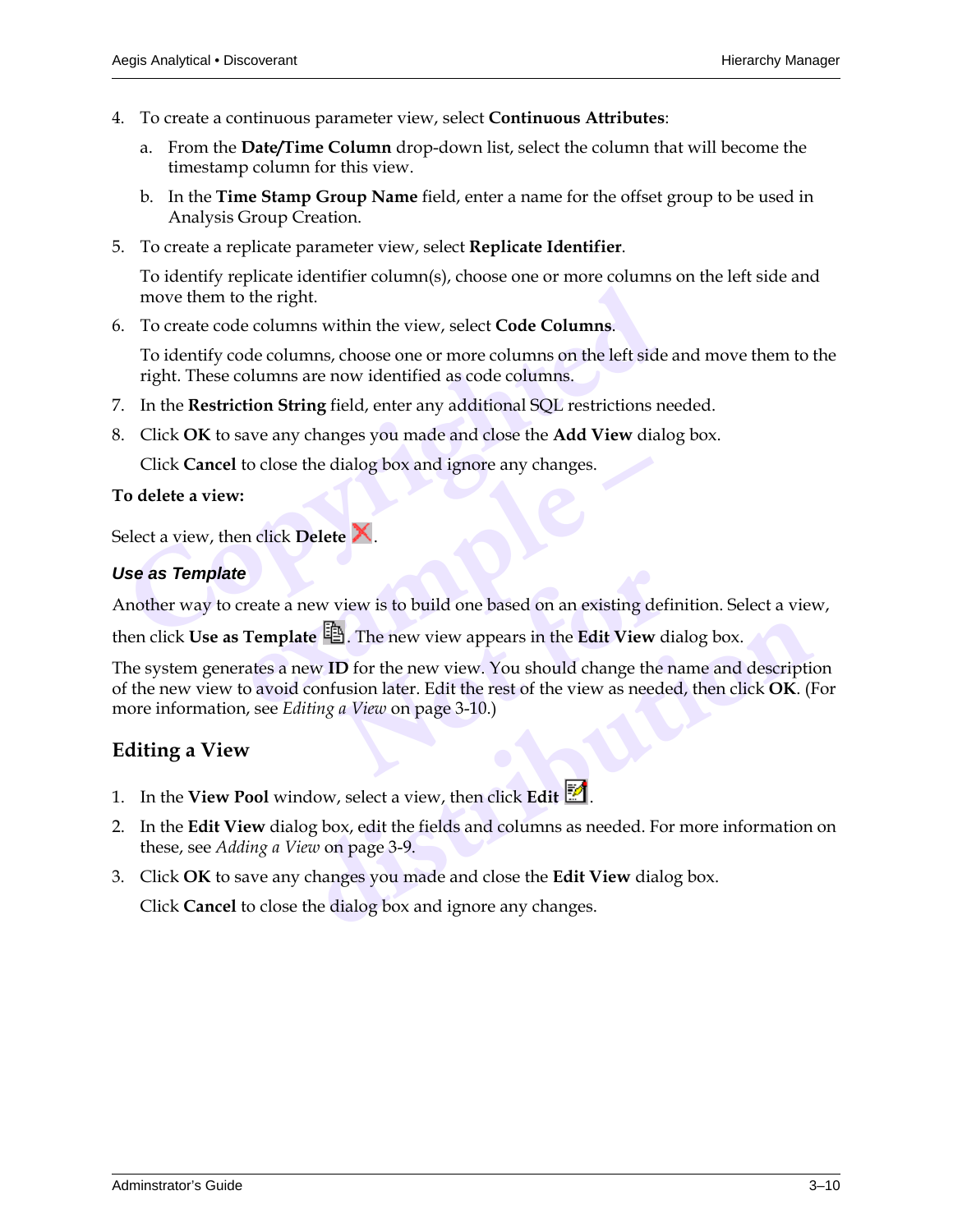### <span id="page-24-2"></span><span id="page-24-0"></span>**Working with Hierarchies**

The hierarchy tabs display hierarchies opened from the **Hierarchies** tab; each tab has the same name as the hierarchy it displays. Use these tabs to create new hierarchies and edit and view existing hierarchies.

<span id="page-24-1"></span>Across the top of each hierarchy tab are a number of tools to help you work with pools. The following table describes these tools. Most of the major functions these tools help you perform are described in more detail later in this section.

<span id="page-24-4"></span><span id="page-24-3"></span>

| <b>Tool</b> | <b>Name</b>                                                    | <b>Function</b>                                                                                                                                                                                                                                                                                                                                                                 |
|-------------|----------------------------------------------------------------|---------------------------------------------------------------------------------------------------------------------------------------------------------------------------------------------------------------------------------------------------------------------------------------------------------------------------------------------------------------------------------|
| ą           | Commit<br>Hierarchy                                            | Saves the edited hierarchy. Enabled only in Edit mode.                                                                                                                                                                                                                                                                                                                          |
| 串           | <b>Cancel Edits</b>                                            | Cancels changes to the hierarchy. Enabled only in Edit mode.                                                                                                                                                                                                                                                                                                                    |
| öв          | Cut                                                            | Cuts a selected node or parameter. Enabled only in Edit mode.                                                                                                                                                                                                                                                                                                                   |
| 暭           | Copy                                                           | Copies a selected node or parameter. Enabled only in Edit mode.                                                                                                                                                                                                                                                                                                                 |
| 窗           | Paste In                                                       | Pastes a cut or copied node or parameter at the top of the selected<br>node.                                                                                                                                                                                                                                                                                                    |
| e           | <b>Paste After</b>                                             | Pastes a cut or copied node or parameter after a selected object.                                                                                                                                                                                                                                                                                                               |
| 효           | Toggle to<br><b>Names</b><br>-or-<br>Toggle to<br>Descriptions | Toggles the text in the hierarchy tree between descriptions and<br>names.                                                                                                                                                                                                                                                                                                       |
| q           | Search<br><b>Hierarchy Tree</b>                                | Displays the Find & Replace dialog box, where you can search for<br>strings or values in different objects within Discoverant. Depending on<br>the functional area from which you search, different options will be<br>available to you. You can also use the Find & Replace dialog box to<br>replace certain object names. For more information, see Searching on<br>page 3-4. |
| 仚           | View<br>Parameter Set<br>Description                           | Displays the description of the Parameter Set currently selected in the<br>Hierarchy Manager.                                                                                                                                                                                                                                                                                   |
|             | Close<br>Hierarchy                                             | Closes the hierarchy. Prompts if changes were made and not<br>committed.                                                                                                                                                                                                                                                                                                        |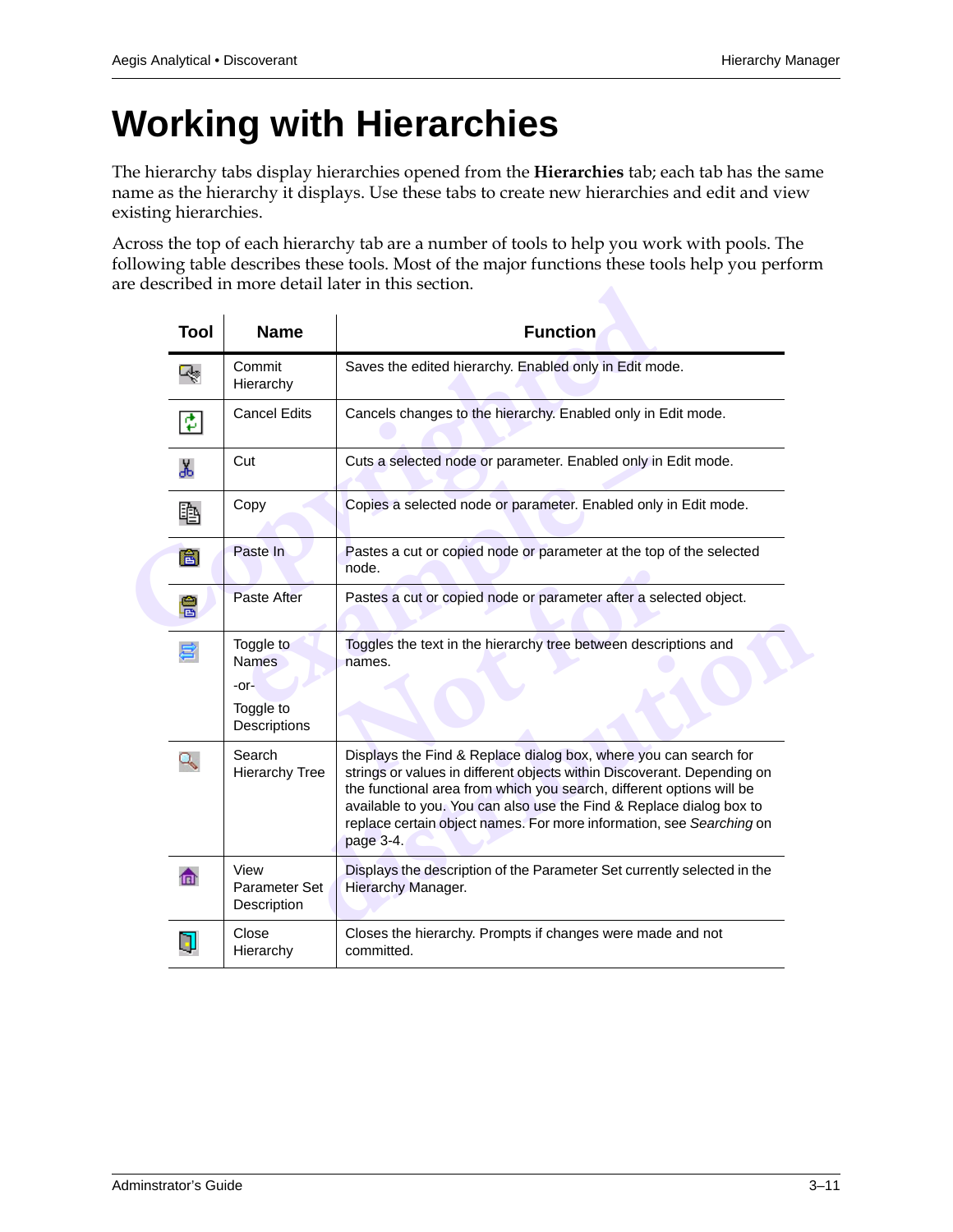There are also a number of right-click options available. Right-click a pool object on the left side of the window to choose any of the following options:

- <span id="page-25-2"></span>Validated Marks the selected node, parameter or sub-tree validated or nonvalidated. Enabled only in Edit mode.
- Cut
- Copy
- Paste In
- Paste After
- Add Node **Displays the Add Node dialog box.**
- Add Connector Displays the Add Connector dialog box.
- Add Node Displays the Add Node dialog box.<br>
 Add Connector Displays the Add Connector dialog box.<br>
 Edit Displays the Edit dialog box for the selected<br>
information, see Edit Parameter, Edit Hierard<br>
connector.<br>
 Add P • Edit Displays the Edit dialog box for the selected object. For more information, see Edit Parameter, Edit Hierarchy Node, or Edit Connector.
	- Add Parameter Displays the Add Parameter dialog box.
	- Test the Parameter Displays the Test Parameter dialog box for the selected parameter.
	- Test Connector Displays the Test Connector dialog box for the selected connector.
	- ector Displays the Test Connector dialog box for t<br>Deletes the selected node (and any children)<br>me functions as the tools of the same name (and icon)<br>**erarchies**<br>chies by adding nodes and parameters from the pools<br>**ierarch** • Delete Deletes the selected node (and any children).

Many have the same functions as the tools of the same name (and icon) in the toolbar.

#### <span id="page-25-1"></span><span id="page-25-0"></span>*Creating Hierarchies*

Create new hierarchies by adding nodes and parameters from the pools.

**To create a new hierarchy:**

- 1. In the **Hierarchy** tab, click **New Hierarchy** .
- 2. In the **New Hierarchy** dialog box, enter a name for the new hierarchy.
- 3. Click **OK**.

**EXECUTE:**<br> **New Hierarchy <b>P**<br> **Notify the Section Analytical Section 1.5 and 2.6 and 3.8 and the rew hierarchy.<br>
<br>
Red as another tab in Hierarchy Manager. Sta** The new hierarchy is opened as another tab in Hierarchy Manager. Start building the hierarchy here.

- 4. Select the blank node in the hierarchy tree on the left of the window.
- **y:**<br>
vidialog box, enter a name for the new hierarchy.<br>
dialog box, enter a name for the new hierarchy.<br>
opened as another tab in Hierarchy Manager. Start building the<br>
in the hierarchy tree on the left of the window.<br>
to 5. Right-click this node to begin building the hierarchy by adding more nodes, parameters (under nodes) and/or connectors. For more information, see:
	- *Adding Nodes to Hierarchies* on page 3-13,
	- *Adding Parameters to Hierarchies* on page 3-14, and
	- *[Adding Connectors to Hierarchies](#page-28-0)* on page 3-15.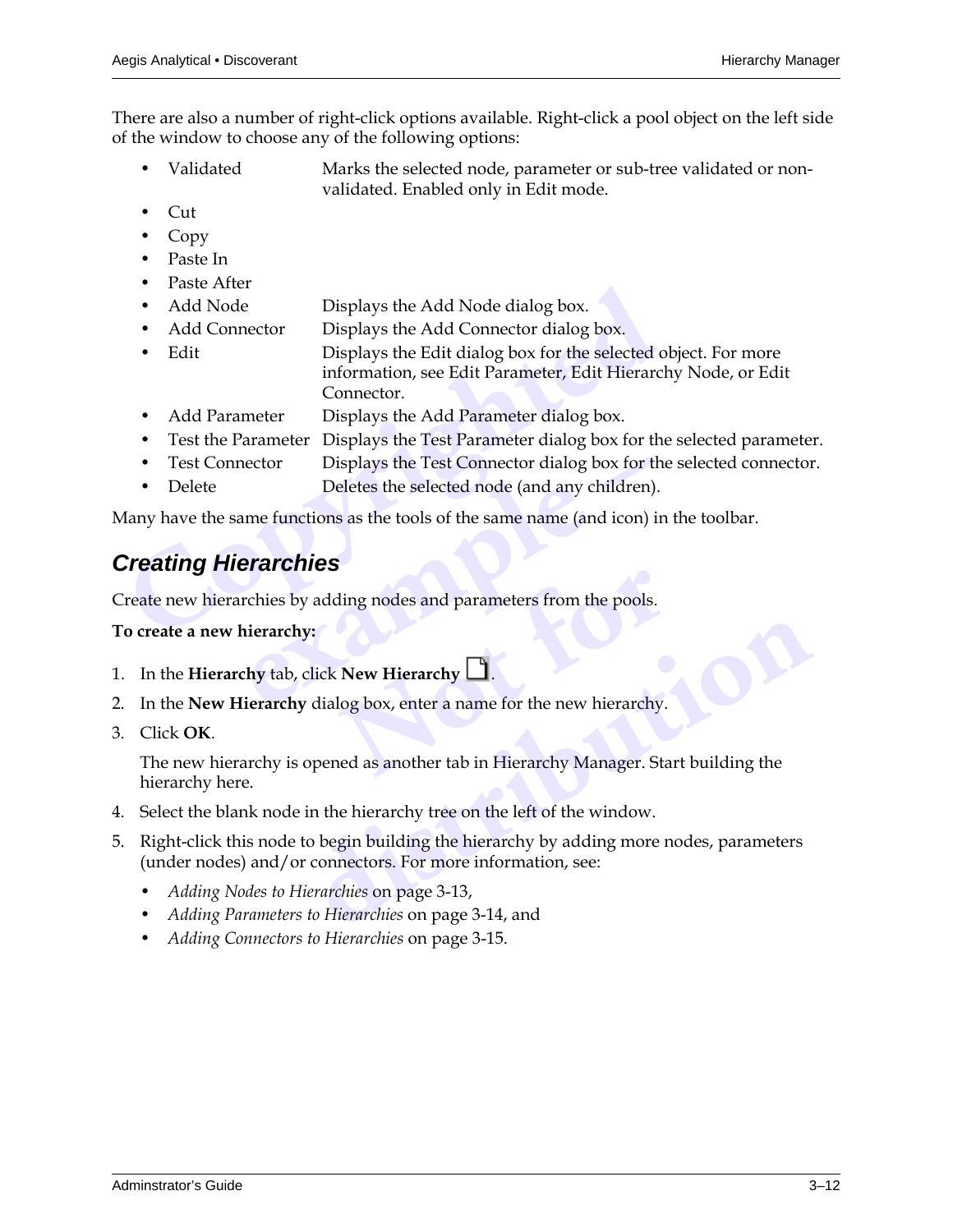#### <span id="page-26-5"></span><span id="page-26-0"></span>*Editing Hierarchies*

Select a hierarchy in the **Hierarchy** tab, then click **Edit Hierarchy** . The hierarchy is opened as another tab in the **Hierarchy Manager** window.

#### **Cutting, Copying, Pasting, and Deleting**

Any object (node, parameter or connector) in a hierarchy can be cut, copied, pasted or deleted. If you want an exact copy of a node, add a connector instead (see *[Adding Connectors to Hierarchies](#page-28-0)* on page 3-15).

#### **To move objects:**

- 1. Select the object and click **Cut**  $\Delta$ .
- 2. Click in the hierarchy where you want to move the object, then click **Paste In a** or **Paste**

After **B** (see the descriptions of these tools in the table on page 3-11).

#### **To copy and paste objects:**

- 1. Select the object and click  $Copy \$ .
- ou want an exact copy of a node, add a connector instead (see *Adding* C in page 3-15).<br> **Co move objects:**<br> **Copyrighted**<br> **Consider the object and click Cut**  $\frac{1}{2}$ **.<br>
<b>Copyrighted** (see the descriptions of these tool e objects:<br>
ect and click Copy <u>a</u><br>
erarchy where you want to paste a copy of the object, t<br>
s (see the descriptions of these tools in the table on page<br>
ect:<br>
ject and select Delete 2. Click in the hierarchy where you want to paste a copy of the object, then click **Paste In E** or **Paste After E** (see the descriptions of these tools in the table on [page 3-11](#page-24-1)).

#### <span id="page-26-6"></span><span id="page-26-4"></span>**To delete an object:**

Right-click the object and select **Delete** .

#### <span id="page-26-2"></span><span id="page-26-1"></span>**Adding Nodes to Hierarchies**

- **Notify these fools in the table on page**<br>
ct Delete<br> **Notify the SEC And Note**<br>
e left side of the hierarchy tab, right-click a r<br>
and select Add Node. Select Delete **M**<br> **example 10**<br> **distribution**<br> **distribution**<br> **distribution**<br> **distribution**<br> **distribution**<br> **distribution**<br> **distribution**<br> **distribution**<br> **distribution**<br> **distribution**<br> **distribution**<br> **distribution** 1. In the hierarchy tree on the left side of the hierarchy tab, right-click a node under which you want to add another node and select **Add Node**.
- 2. In the **Add Node** dialog box, select a node.
- <span id="page-26-8"></span><span id="page-26-7"></span><span id="page-26-3"></span>3. To create a data universe node, select **This is a Universe Node**.
	- a. To apply the node's conditions (if any) to all parameters within the Universe node, select **Apply Condition to Parameters**.
	- b. Select a **Universe View** (from the View pool) to retrieve the parameter set names and dates for the Universe.
	- c. If you want, you can enter a **Parameter Set Name Description** and **Parameter Set Date Description**.
- 4. Click **OK** to add the new node and close the dialog box.

Click **Cancel** to close the dialog box without adding a node.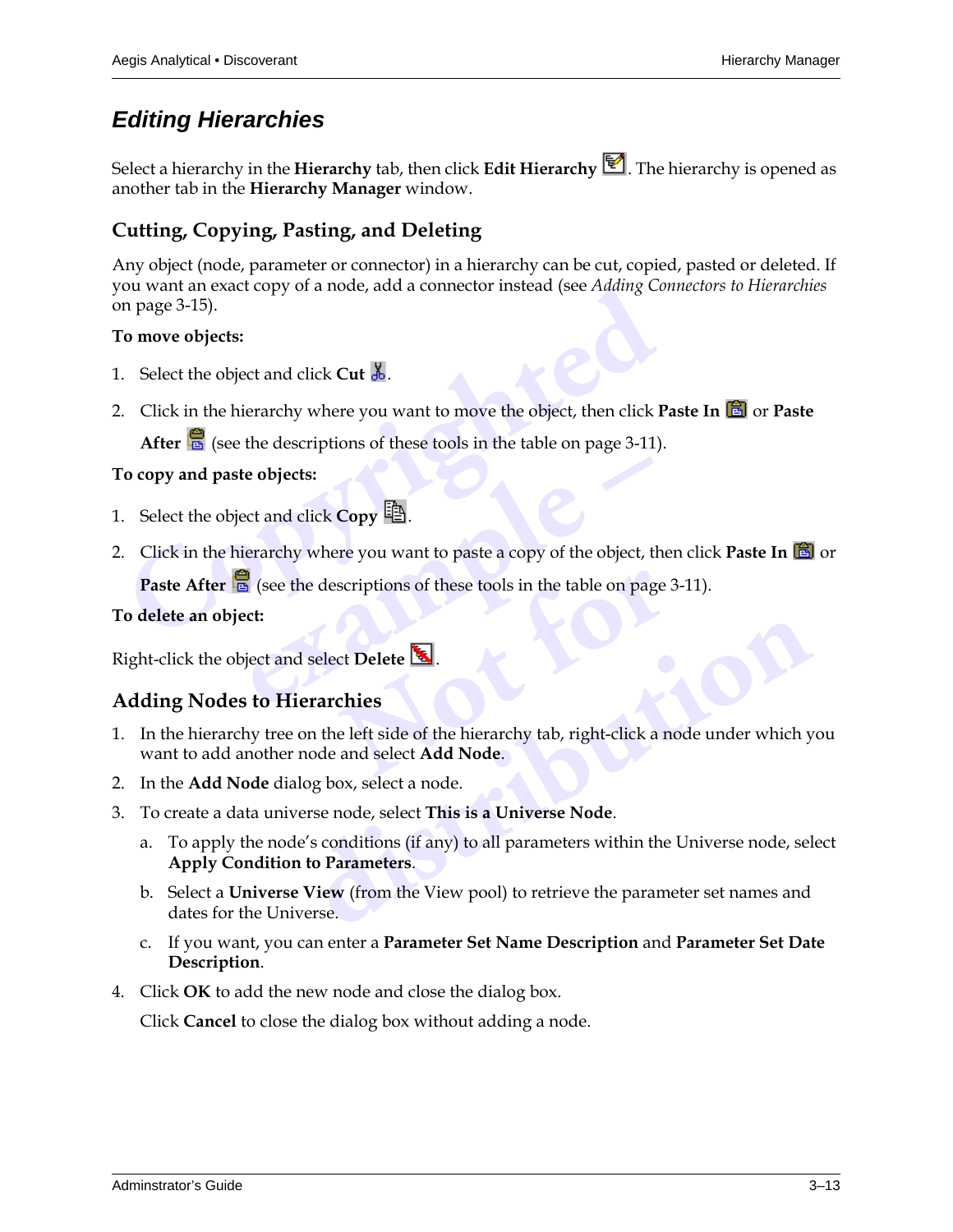#### <span id="page-27-5"></span>**Editing Nodes in Hierarchies**

- 1. In the hierarchy tree on the left side of the hierarchy tab, right-click the node you want to edit and select **Edit**.
- 2. In the **Edit Node** dialog box, edit the fields as needed. For more information on these, [see](#page-26-1)  *[Adding Nodes to Hierarchies](#page-26-1)* on page 3-13.
- 3. When you are finished, click **OK**. The node will be modified.

<span id="page-27-4"></span>To close the **Edit Node** dialog box without applying your changes, click **Cancel**.

#### <span id="page-27-0"></span>**Adding Parameters to Hierarchies**

- 1. In the hierarchy tree on the left side of the window, right-click a node under which you want to add a parameter and select **Add Parameter**.
- In the hierarchy tree on the left side of the window, right-click a node<br>to add a parameters to Hierarchies<br>to the window, right-click a node<br>to add a parameter and select Add Parameter.<br>In the Add Parameter dialog box, se 2. In the **Add Parameter** dialog box, select a **Parameter Definition** (from the Parameter Definition pool) and a **View** (from the View pool) for the new parameter.
- 3. Click **OK** to add the new parameter and close the dialog box.

<span id="page-27-9"></span><span id="page-27-7"></span><span id="page-27-6"></span>Click **Cancel** to close the dialog box without adding a parameter.

#### **Editing Parameters in Hierarchies**

- to close the dialog box without adding a parameter.<br> **eters in Hierarchies**<br>
my tree on the left side of the hierarchy tab, right-click t<br>
lect **Edit**.<br> **rameter** dialog box, edit the fields as needed. For more<br> *rameters* 1. In the hierarchy tree on the left side of the hierarchy tab, right-click the parameter you want to edit and select **Edit**.
- og box, edit the fields as needed. For more in<br> *ierarchies* on page 3-14.<br>
ck **OK**. The parameter will be modified.<br> **PEC dialog box without applying your changes**<br>
ers you've created, you should test the parameters 2. In the **Edit Parameter** dialog box, edit the fields as needed. For more information on these, see *Adding Parameters to Hierarchies* on page 3-14.
- 3. When you are finished, click **OK**. The parameter will be modified.

<span id="page-27-8"></span>To close the **Edit Parameter** dialog box without applying your changes, click **Cancel**.

#### <span id="page-27-1"></span>**Testing Parameters**

to Hierarchies on page 3-14.<br>
d, click **OK**. The parameter will be modified.<br> **dust CACC** The parameter will be modified.<br> **dust CACC** The parameter dialog box without applying your changes, click **Cancel.**<br>
ameters you've To test the validity of parameters you've created, you should test the parameter. This allows you to view how the parameter will appear in Discoverant's functional areas.

- 1. Right-click the parameter you want to test and select **Test Parameter**.
- <span id="page-27-3"></span>2. In the **Test Parameter** dialog box, enter or select the parameter set you want to test.

If you know the name of the parameter set, enter it in the **Parameter Set Name** field, then continue with [Step 3.](#page-27-2)

If you want to search for parameter sets, click **Choose Parameter Sets**.

- a. Enter the start and end dates.
- b. Click **Retrieve List**.
- c. From the list of parameter sets retrieved, select up to 10 parameter sets.
- <span id="page-27-2"></span>3. Click **Execute Test**.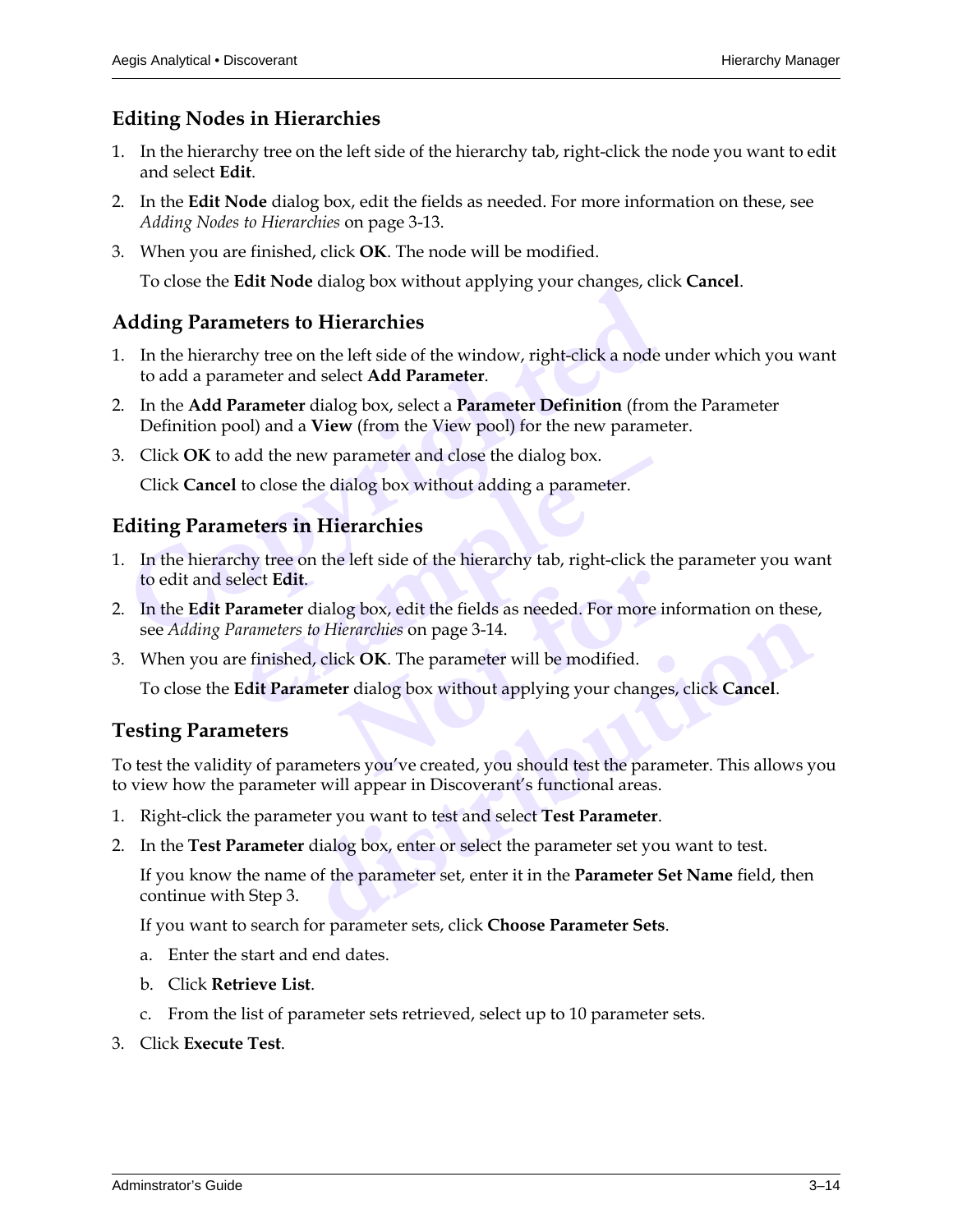4. In the **Test Parameter Results** dialog box, check whether the parameter is returning the correct data.

The first column contains the parameter set names.

The heading for the last column is the parameter name. This column displays the parameter data.

<span id="page-28-1"></span>The columns between the first and the last display either replicate parameters or continuous timestamps.

#### <span id="page-28-0"></span>**Adding Connectors to Hierarchies**

- 1. In the hierarchy tree on the left side of the window, right-click the node you want to duplicate and select **Copy**. (The node becomes the "connectee.")
- 2. Right-click the node under which you want to add the connectee and select **Add Connector**.
- <span id="page-28-2"></span>3. In the **Add Connector** dialog box, click **Paste**. The copied connectee will be displayed in the **Connectee Location** field.
- **Connectors to Hierarchies**<br>
In the hierarchy tree on the left side of the window, right-click the not<br>
duplicate and select Copy. (The node becomes the "connectee.")<br>
Right-click the node under which you want to add the c change the BOM level number, select Increment or De<br>**1920** drop-down list. This changes the BOM level by ±1.<br>
change the view and/or node mappings, follow these<br> **1 Connector** dialog box, choose **Views**.<br> **1 View Mapping** 4. If you need to change the BOM level number, select Increment or Decrement in the **BOM Column Change** drop-down list. This changes the BOM level by ±1.
- <span id="page-28-4"></span>5. If you need to change the view and/or node mappings, follow these steps:
	- a. In the **Add Connector** dialog box, choose **Views**.
	- b. Click **Add**.
	- **ping** dialog box, select an **Old View** (the view of the view with which to replace the old view dialog box, choose **Nodes**.<br> **ping** dialog box, select an **Old Node** (the note (the node with which to replace the old note) c. In the **Add View Mapping** dialog box, select an **Old View** (the view in the connectee node) and a **New View** (the view with which to replace the old view).
	- d. Click **OK**.
	- e. In the **Add Connector** dialog box, choose **Nodes**.
	- f. In the **Add Node Mapping** dialog box, select an **Old Node** (the node in the connectee node) and a **New Node** (the node with which to replace the old node).
	- g. Click **OK**.

<span id="page-28-3"></span>To remove view or node mappings, select **Views** or **Nodes**, select the view or node you want to remove, and click **Remove**.

**View** (the view with which to replace the old view).<br> **distribution** with which to replace the old view).<br> **distribution** dialog box, choose **Nodes**.<br> **Mapping** dialog box, select an **Old Node** (the node in the connectee<br> 6. When you are finished setting up the connector, click **OK**. The connector will be displayed in the hierarchy tree with this symbol:  $\Phi$ . When you promote the hierarchy, the connector will be expanded to duplicate the copied node, with your changes included.

To close the **Add Connector** dialog box without creating a new connector, click **Cancel**.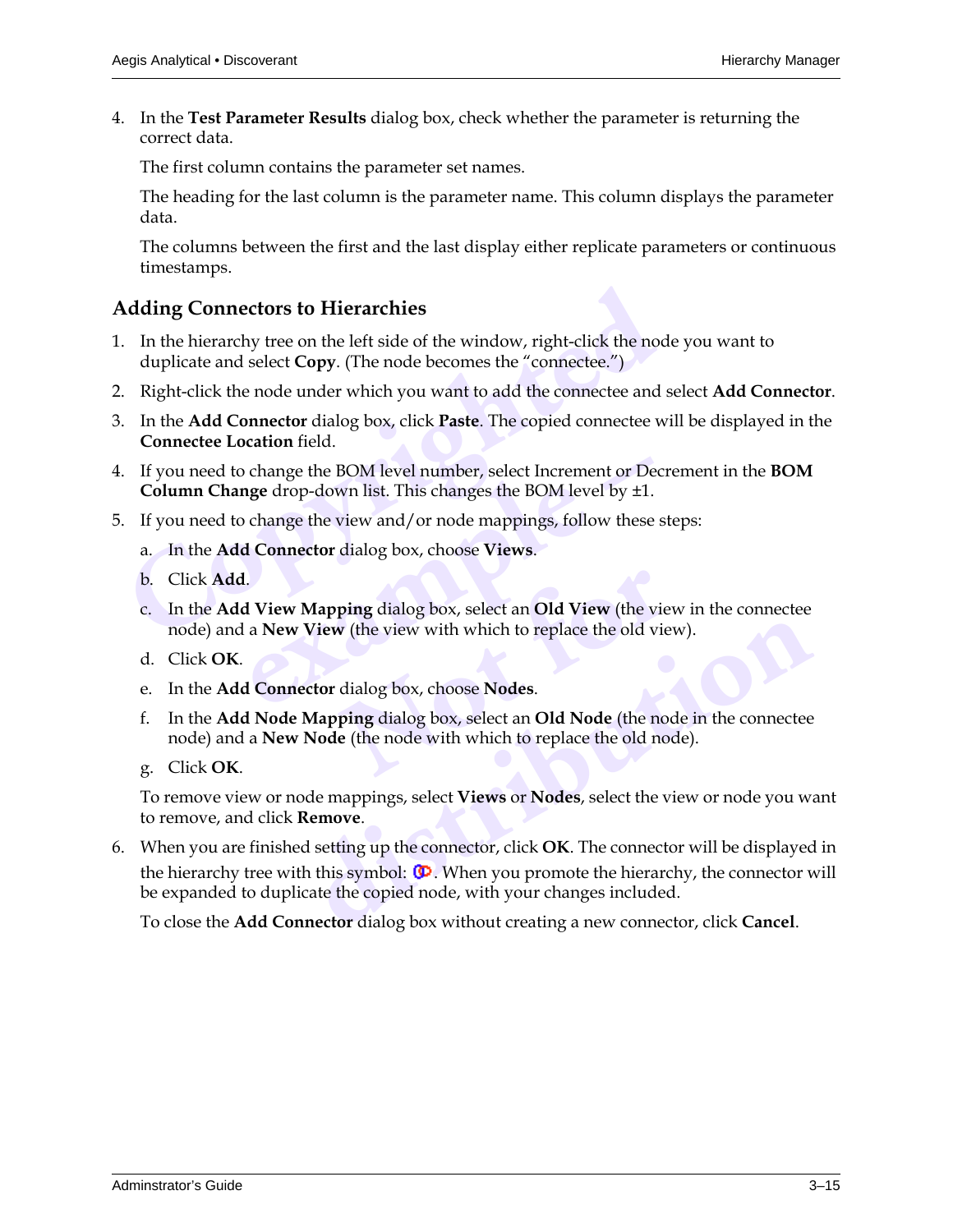#### <span id="page-29-1"></span>**Editing Connectors in Hierarchies**

- 1. In the hierarchy tree on the left side of the hierarchy tab, right-click the connector you want to edit and select **Edit**.
- 2. In the **Edit Connector** dialog box, edit the fields as needed. For more information on these, see *[Adding Connectors to Hierarchies](#page-28-0)* on page 3-15.
- 3. When you are finished, click **OK**. The connector will be modified. When you promote the hierarchy, the connector will be expanded to duplicate the copied node, with your changes included.

<span id="page-29-2"></span>To close the **Edit Connector** dialog box without applying your changes, click **Cancel**.

#### **Testing Connectors**

To see how Discoverant will expand the connector you've created, you can test the connector. This allows you to view how the expanded connector will appear in Discoverant's functional areas. You can also test parameters while you're testing the connector.

- 1. Right-click the connector you want to test and select **Test Connector**.
- included.<br>
To close the **Edit [C](#page-27-3)onnector** dialog box without applying your chang<br> **Connectors**<br>
Sesting **Connectors**<br>
Sesting Connectors<br>
Sesting Connectors<br>
Sesting Connectors<br>
Sesting the connector you're reated, you co<br> Example 2011 want to test and select Test Connector<br> **example 2012** and select of the hierarchy<br>
t of the expanded connector and the properties of the sex<br>
meter, right-click the parameter and select Test Parameter<br> *examp* 2. The **Test Connector** dialog box displays the portion of the hierarchy tree directly related to the placement of the expanded connector and the properties of the selected node or parameter.
- 3. To test a parameter, right-click the parameter and select **Test Parameter**. Continue with Step 2 of *Testing Parameters* on page 3-14.

#### <span id="page-29-4"></span><span id="page-29-0"></span>*Marking Hierarchies as Validated*

Exercick the parameter and select **Test Parameter**<br>
s on page 3-14.<br> **as Validated**<br>
as validated, right-click the node or parameter bode, Discoverant prompts you whether you<br>
r the node as well.<br>
node or parameter as vali To mark a node or parameter as validated, right-click the node or parameter and select **Validated**. If you selected a node, Discoverant prompts you whether you want to validate just the node or the sub-tree under the node as well.

Repeat this step to un-mark a node or parameter as validated (to mark the node or parameter as non-validated).

<span id="page-29-5"></span><span id="page-29-3"></span> $HST^{1}$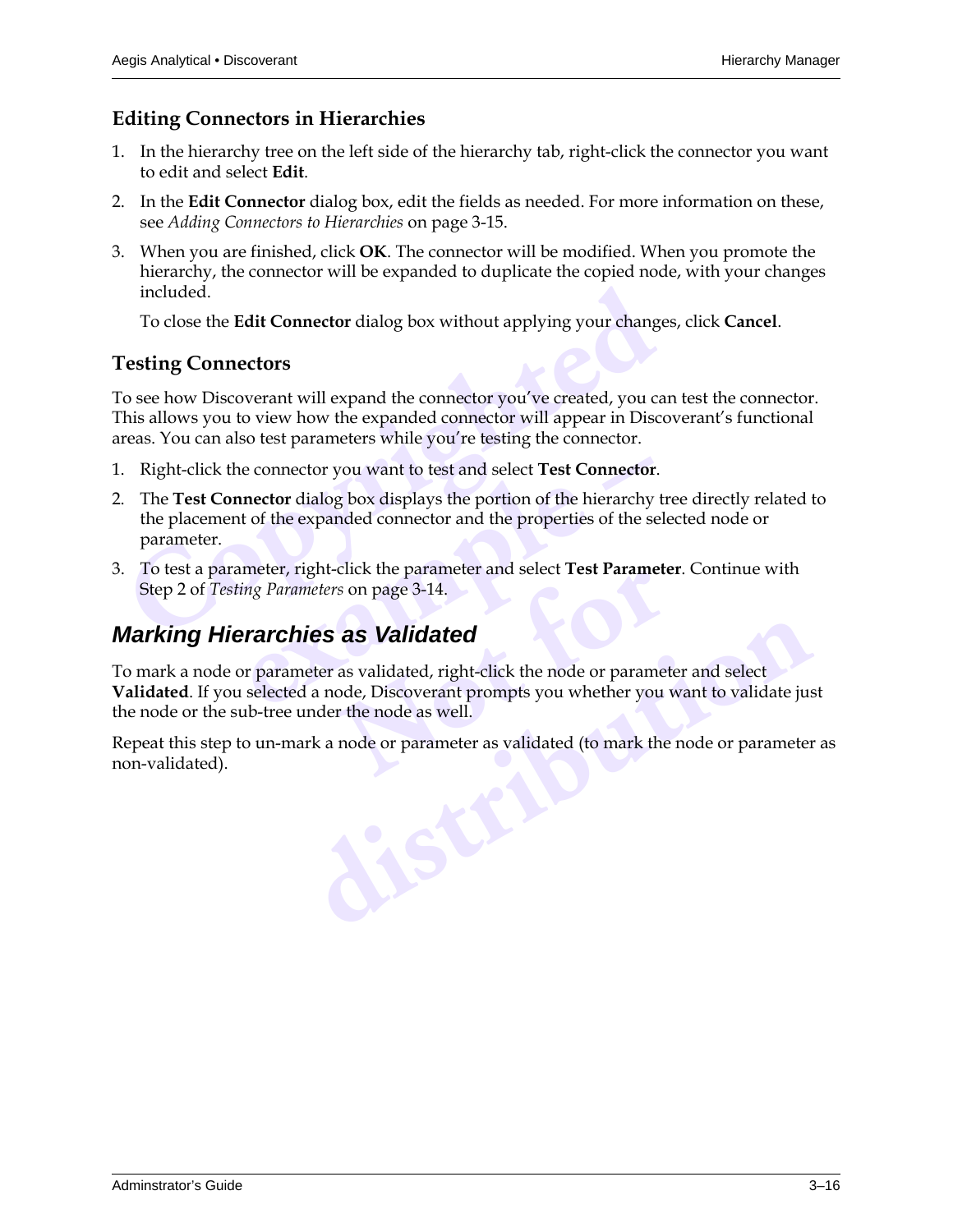## **Index**

#### **A**

<span id="page-30-0"></span>c[o](#page-7-3)nnecto[r](#page-21-3)  $3-15$ <br>
connector  $3-15$ <br>
hierarch[y](#page-27-4)  $3-12$ <br>
node (to [h](#page-28-1)ierarchy)  $3-13$ <br> [p](#page-22-3)arameter  $3-14$ <br>
parameter definition  $3-7$ <br>
parameter definition  $3-7$ <br>
parameter definition  $3-7$ <br>
parameter definition  $3-7$ <br>
denting adding connector *3–15* hierarchy *3–12* node (to hierarchy) *3–13* node (to pool) *3–8* parameter *3–14* parameter definition *3–7* view *3–9* Administration domain *1–1* logging on *2–1* Aegis website *1–3* AGStore Attic *2–5* analysis groups *2–5* manifest *2–5* attributes, continuous *3–10* auditing *2–6* report *[2–6](#page-12-1)*, *2–7*

#### **B**

BOM (Bill of Materials) connector *3–15* node *3–9*

#### **C**

code columns *[3–7](#page-20-3)*, *3–10* comparing nodes *[3–6](#page-19-1)* parameter definitions *[3–6](#page-19-1)* views *[3–6](#page-19-1)* conditional node *[3–8](#page-21-4)*, *[3–13](#page-26-3)* definition *[1–1](#page-4-5)*

**[e](#page-12-0)**<br>  $\begin{array}{r} 3-3-8 \ \text{14} \ \text{Finition } 3-7 \ \text{mapping a node } 3 \ \text{mapping a view } 3 \ \text{testing } 3-16 \ \text{continuous attributes} \ \text{creating} \ \text{hierarchy } 3-12 \ \text{node } 3-8 \ \text{parameter } 3-14 \ \text{parameter } 4 \text{finition} \end{array}$ p[r](#page-25-1)ovide the transfer definition<br>
the 3-8<br>
parameter 3-14<br>
parameter definition<br>
user account 2-1<br>
view 3-9<br>
customer support 1-3<br>
D connector adding *3–15* BOM (Bill of Materials) *[3–15](#page-28-2)* definition *1–2* deleting *3–13* editing *3–16* mapping a node *[3–15](#page-28-3)* mapping a view *[3–15](#page-28-4)* testing *3–16* continuous attributes *[3–10](#page-23-1)* creating hierarchy *3–12* node *3–8* parameter *3–14* parameter definition *3–7* user account *2–1* view *3–9* customer support *1–3*

#### **D**

parameter 3-14<br>
parameter [d](#page-23-2)efini[t](#page-22-3)ion 3-7<[b](#page-10-1)r> [u](#page-6-3)ser accou[n](#page-27-4)t 2-1<br>
view 3-9<br>
customer support 1-3<br> **D**<br>
database connection pools 2-3<br>
ECI pool 2-4<br>
MDE Pool 2-4<br>
date/time column 3-10<br>
decimal d[is](#page-22-4)play 3-7<br>
DefaultDeploymentBundl database connection pools *2–3* ECI pool *2–4* MDE Pool *2–4* date/time column *3–10* decimal display *3–7* DefaultDeploymentBundle.properties *2–3* deleting connector *3–13* node (from hierarchy) *[3–13](#page-26-4)* node (from pool) *[3–9](#page-22-5)* parameter *[3–13](#page-26-4)* parameter definition *[3–7](#page-20-5)* user account *[2–2](#page-8-3)* view *[3–10](#page-23-4)* DeploymentBundle.properties *[2–3](#page-9-6)* disabled (user account) *[2–2](#page-8-4)*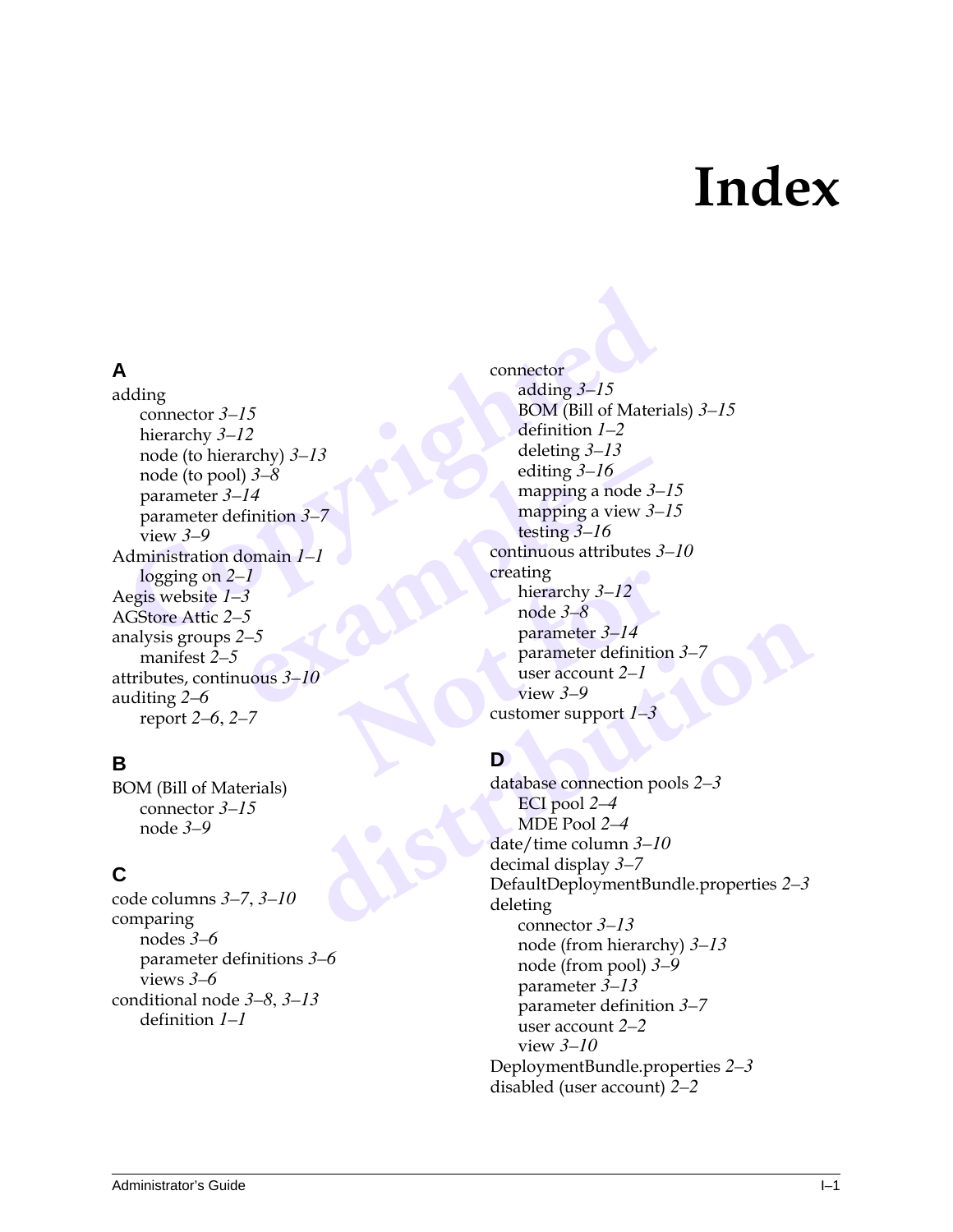Discoverant features *[1–1](#page-4-6)* navigation *[1–1](#page-4-7)* software conventions *[1–1](#page-4-8)* User Guide *[1–1](#page-4-9)* domains *[2–2](#page-8-5)* Administration *[1–1](#page-4-4)*, *[2–1](#page-7-3)* Hierarchy Admin *[1–1](#page-4-10)*, *[3–1](#page-14-3)* registering user *2–1*

#### **E**

Fracting ascribing and the parameter view 3-<br>
EQ (Enterworks [C](#page-23-5)ontent Integ[r](#page-29-1)ator)<br>
server  $I-2$ ,  $2-4$ <br>
CI pool<br>
refres[h](#page-10-3)ing  $2-4$ <br>
connector  $3-4$ <br>
connector  $3-7$ <br> [d](#page-24-3)iting<br>
connector  $3-7$ <br>
connector  $3-7$ <br>
in[te](#page-24-4)grations and ECI (Enterworks Content Integrator) server *1–2*, *2–4* ECI pool refreshing *2–4* source view *3–9* editing connector *3–16* hierarchy *3–13* node (in hierarchy) *3–14* node (in pool) *3–9* parameter *3–14* parameter definition *3–8* user account *2–2* view *3–10* e-mail address (user) *2–1*, *2–2* enabled (user account) *2–2*

#### **F**

features, software *1–1* filtering *[3–2](#page-15-0)*, *3–4* Find & Replace *3–4* full name (user) *2–2* functional areas *1–1*

#### **G**

generating auditing reports *2–6* logging reports *2–6*

#### **H**

help *[1–3](#page-6-3)* online *[1–3](#page-6-2)* hierarchies *[3–11](#page-24-2) to [3–16](#page-29-3)* adding connector *[3–15](#page-28-1)* adding node *[3–13](#page-26-2)* adding parameters *[3–14](#page-27-4)* creating *[3–12](#page-25-1)*

Friendal Contract Contract Contract Contract Contract Contract Contract Contract Contract Contract Contract Contract Contract Contract Contract Contract Contract Contract Contract Contract Contract Contract Contract Contra pa[r](#page-10-6)ameter definition<br>
reloading pools 2–4<br>
source pool 2–4<br>
view pool 2–4<br>
window 3–1<br>
html report format 2–6<br>
importing a hierarchy 2 **[dis](#page-12-1)[t](#page-4-11)r[i](#page-9-7)bu[t](#page-11-5)[io](#page-14-5)[n](#page-10-8)** deleting connector *[3–13](#page-26-6)* deleting node *[3–13](#page-26-6)* deleting parameter *[3–13](#page-26-6)* editing *[3–13](#page-26-5)* editing connector *[3–16](#page-29-1)* editing node *[3–14](#page-27-5)* editing parameter *[3–14](#page-27-6)* importing *[2–5](#page-11-5)* marking as validated *[3–16](#page-29-4)* parameter view *[3–14](#page-27-7)* searching *3–11* testing connector *[3–16](#page-29-2)* testing parameter *[3–14](#page-27-8)* tools *3–11* validating *3–12* Hierarchies tab *3–1* tools *3–2* Hierarchy Admin domain *[1–1](#page-4-10)* logging on *3–1* hierarchy manager Hierarchies tab *[3–1](#page-14-4)* importing a hierarchy *[2–5](#page-11-5)* node pool *2–5* parameter definition pool *[2–4](#page-10-5)* reloading pools *2–4* source pool *2–4* view pool *2–4* window *3–1* .html report format *2–6*, *2–7*

importing a hierarchy *2–5*

#### **K**

**I**

keys *2–3*

#### **L**

logging *2–5* report *2–6* logging on Administration domain *[2–1](#page-7-7)* Hierarchy Admin domain *[3–1](#page-14-3)* logon name (user) *[2–2](#page-8-9)*

#### **M**

manifest *[2–5](#page-11-4)* MDE pool, refreshing *[2–4](#page-10-9)*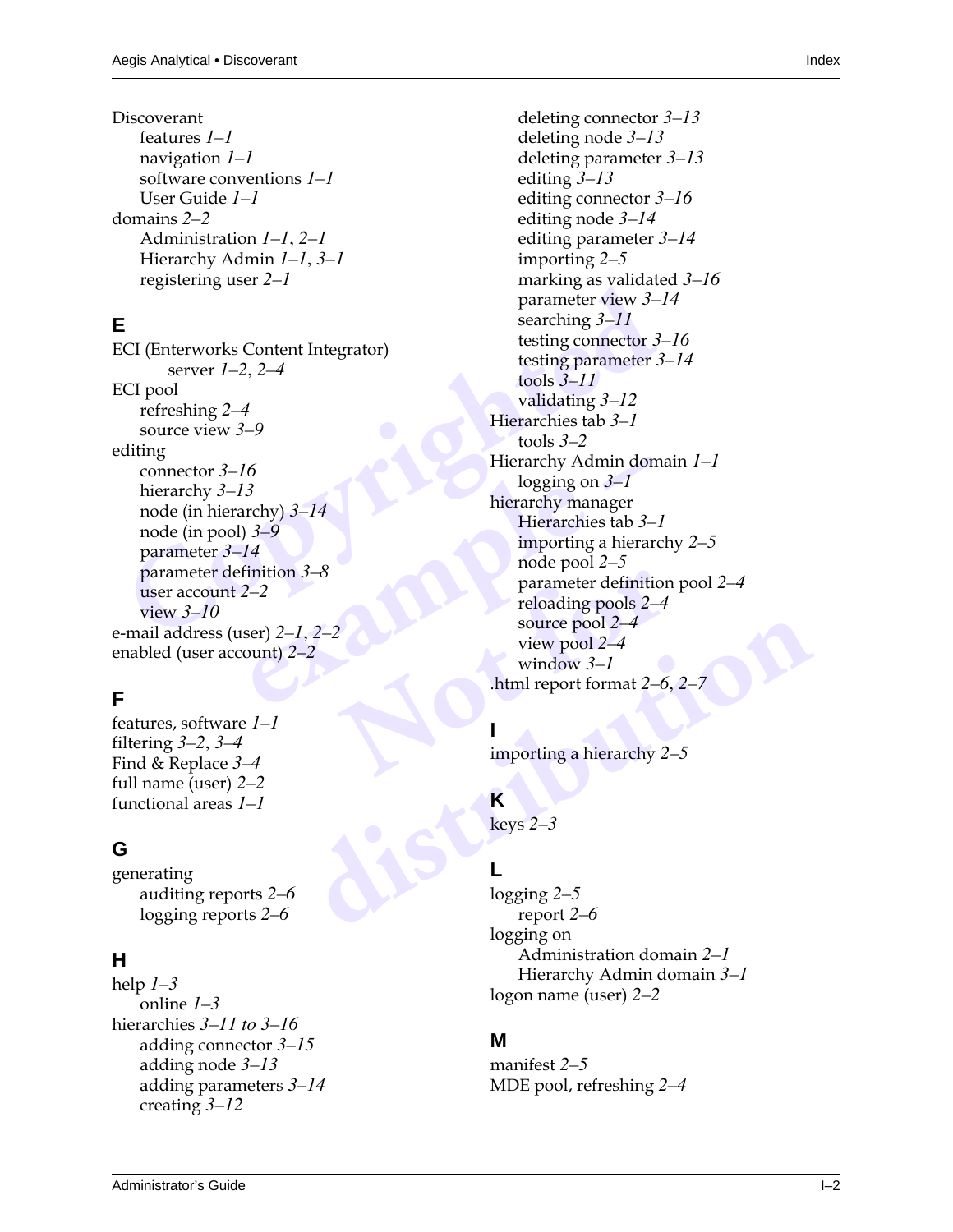#### **N**

**EPo***[Co](#page-11-6)***<b>***P*<br>
com[p](#page-21-7)a[r](#page-26-7)[i](#page-28-3)n[g](#page-22-7) 3–6<br>
comparing 3–6<br>
con[d](#page-10-9)itional  $I$ –1, 3–8, 3–13<br>
conditional  $I$ –1, 3–8, 3–13<br>
deleting (from hierarch[y](#page-21-6)) 3–13<br>
d[e](#page-16-3)leting (in pool) 3–9<br>
editing (in pool) 3–9<br>
editing (in pool) 3–9<br>
editing name full name (user) *[2–1](#page-7-8)* logon name (user) *[2–1](#page-7-9)* navigation *[1–1](#page-4-7)* node *[1–2](#page-5-5)* adding (to hierarchy) *[3–13](#page-26-2)* adding (to pool) *[3–8](#page-21-3)* BOM (Bill of Materials) *3–9* comparing *3–6* conditional *1–1*, *3–8*, *3–13* creating *3–8* deleting (from hierarchy) *3–13* deleting (from pool) *3–9* editing (in hierarchy) *3–14* editing (in pool) *3–9* mapping in connector *3–15* universe node *3–13* universe view *3–13* node pool *3–8* default view *3–8* definition *1–2* reloading *2–5*

#### **O**

online help *1–3* Oracle *2–4*

#### **P**

parameter adding *3–14* creating *3–14* deleting *3–13* editing *3–14* parameter definition *3–14* testing *[3–14](#page-27-8)*, *3–16* view *3–14* parameter definition *3–14* adding *3–7* code columns *3–7* comparing *[3–6](#page-19-1)* creating *[3–7](#page-20-2)* decimal display *[3–7](#page-20-4)* default view *[3–7](#page-20-6)* definition *[1–2](#page-5-6)* deleting *[3–7](#page-20-5)* editing *[3–8](#page-21-5)* unit of measure *[3–7](#page-20-7)*

[e](#page-10-10)riting<br>  $\begin{bmatrix}\n3-13 \\
-8\n\end{bmatrix}$ <br>  $\begin{bmatrix}\n3-8 \\
-8\n\end{bmatrix}$ <br>  $\begin{bmatrix}\n3-8 \\
-8\n\end{bmatrix}$ <br>  $\begin{bmatrix}\n3-8 \\
-8\n\end{bmatrix}$ <br>  $\begin{bmatrix}\n3-8 \\
-8\n\end{bmatrix}$ <br>  $\begin{bmatrix}\n3-8 \\
-8\n\end{bmatrix}$ <br>  $\begin{bmatrix}\n3-8 \\
-8\n\end{bmatrix}$ <br>  $\begin{bmatrix}\n3-8 \\
-8\n\end{bmatrix}$ <br>  $\begin{bmatrix}\n3-8 \\
-8\n\end{b$ parameter definition pool *[1–2](#page-5-6)*, *[3–7](#page-20-8)* reloading *[2–4](#page-10-5)* password (user) *[2–1](#page-7-10)*, *[2–2](#page-8-10)* .pdf report format *[2–6](#page-12-4)*, *[2–7](#page-13-2)* pools *[3–3](#page-16-1) to [3–10](#page-23-6) [see also refreshing, regenerating, reloading](#page-5-7)* database connection *[2–3](#page-9-4)* definition *[1–2](#page-5-7)* ECI pool *[2–4](#page-10-4)* filtering *3–2*, *3–3*, *[3–4](#page-17-4)* MDE pool *2–4* node pool *1–2*, *[2–5](#page-11-6)*, *[3–8](#page-21-6)* parameter definition pool *[1–2](#page-5-6)*, *[2–4](#page-10-5)*, *[3–7](#page-20-8)* refreshing *2–3* searching *3–3*, *3–4 to [3–6](#page-19-2)* source pool *1–3* tools *3–3* view pool *1–2*, *2–4*, *[3–9](#page-22-8)* printing auditing report *[2–7](#page-13-3)* logging report *2–6* user account *2–2* .ps report format *2–6*, *[2–7](#page-13-4)*

#### **R**

**R**<br>
refreshing<br>
database connection<br>
ECI pool 2–4<br>
MDE pool 2–4<br>
regenerating, source pool<br>
reloading<br>
node pool 2–5<br>
parameter definition refreshing<br>
da[t](#page-10-9)a[b](#page-10-8)ase connection pools 2–3<br>
ECI pool 2–4<br>
MDE pool 2–4<br>
regenerating, so[u](#page-11-6)rce pool 2–4<br>
reloading<br>
node pool 2–5<br>
parameter definit[io](#page-10-4)[n](#page-9-4) pool 2–4<br>
source pool 2–4<br>
view pool 2–4<br>
replacing<br>
source view (referen refreshing database connection pools *2–3* ECI pool *2–4* MDE pool *2–4* regenerating, source pool *2–4* reloading node pool *2–5* parameter definition pool *2–4* source pool *2–4* view pool *2–4* replacing source view (reference) *3–6* view (reference) *3–6* replicate identifier *3–10* replicates *3–10* report formats .html *[2–6](#page-12-3)*, *[2–7](#page-13-1)* .pdf *[2–6](#page-12-4)*, *[2–7](#page-13-2)* .ps *[2–6](#page-12-6)*, *[2–7](#page-13-4)* reports auditing *[2–6](#page-12-1)*, *[2–7](#page-13-0)* logging *[2–6](#page-12-2)* printing *[2–6](#page-12-5)*, *[2–7](#page-13-3)* saving *[2–6](#page-12-7)*, *[2–7](#page-13-5)*